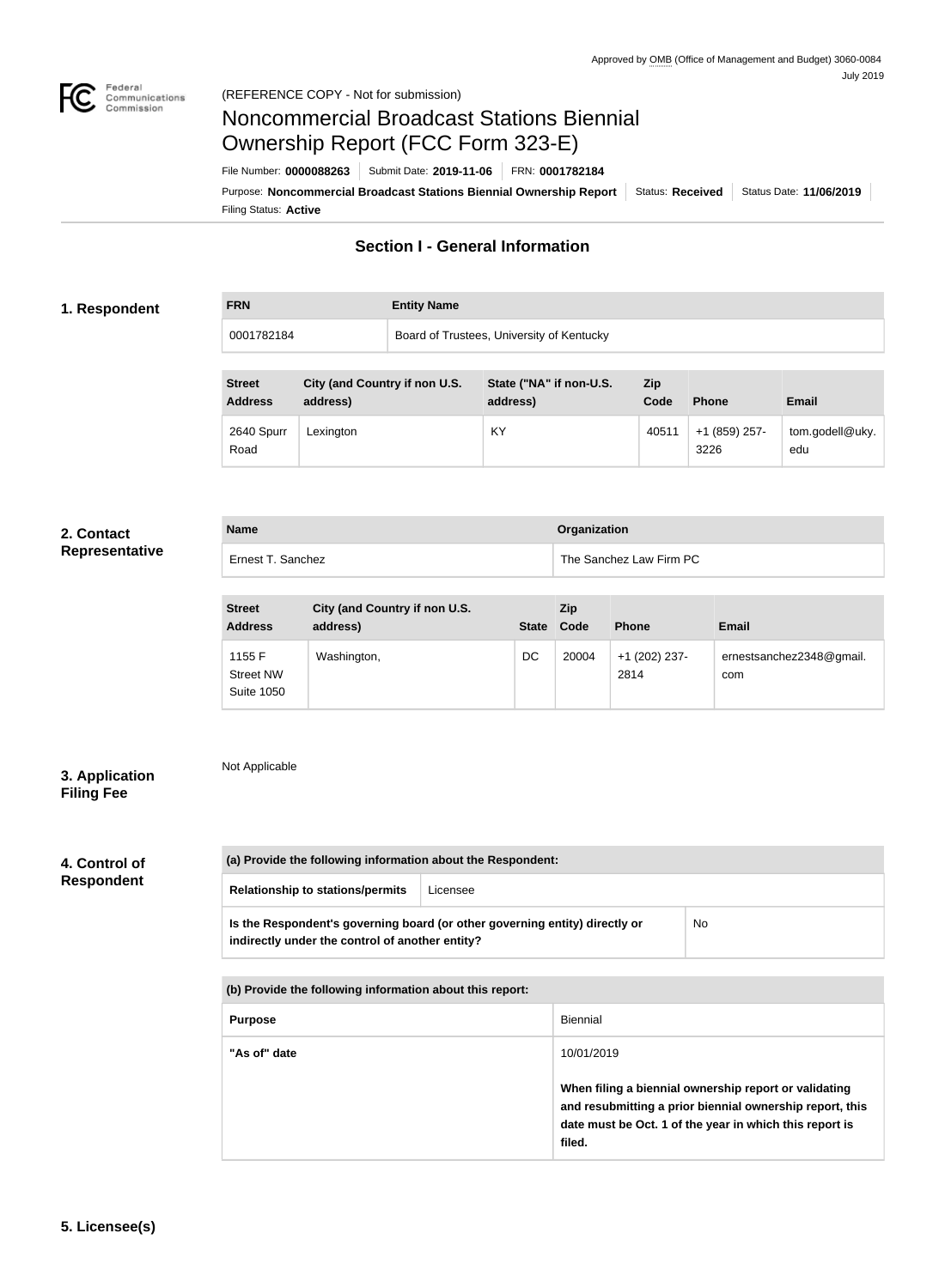**Respondent is filing this report to cover the following Licensee(s) and station(s):**

| Licensee/Permittee Name<br><b>FRN</b>     |                  |                  |              |  |                |
|-------------------------------------------|------------------|------------------|--------------|--|----------------|
| Board of Trustees, University of Kentucky |                  |                  |              |  | 0001782184     |
|                                           |                  |                  |              |  |                |
| Fac. ID No.                               | <b>Call Sign</b> | <b>City</b>      | <b>State</b> |  | <b>Service</b> |
| 4303                                      | <b>WUKY</b>      | <b>LEXINGTON</b> | KY           |  | FM             |
| 54586                                     | <b>WRFL</b>      | <b>LEXINGTON</b> | KY           |  | FM.            |

# **Section II – Biennial Ownership Information**

# **1. 47 C.F.R. Section 73.3613 Documents**

Licensee Respondents that hold authorizations for one or more full power television, AM, and/or FM stations should list all contracts and other instruments set forth in 47 C.F.R. Section 73.3613(a) through (c) for the facility or facilities listed on this report. If the agreement is a network affiliation agreement, check the appropriate box. Otherwise, select "Other." Non-Licensee Respondents should select "Not Applicable" in response to this question.

| <b>Document Information</b>                     |                                                                                     |  |  |
|-------------------------------------------------|-------------------------------------------------------------------------------------|--|--|
| Description of contract or instrument           | University of Kentucky Governing Regulations                                        |  |  |
| Parties to contract or instrument               | University of Kentucky and Commonwealth of Kentucky                                 |  |  |
| Date of execution                               | 04/2008                                                                             |  |  |
| Date of expiration                              | No expiration date                                                                  |  |  |
| <b>Agreement type</b><br>(check all that apply) | Other<br><b>Agreement Type: Governing regulations for state-owned</b><br>university |  |  |

| <b>Document Information</b>                     |                                                                                 |  |  |  |
|-------------------------------------------------|---------------------------------------------------------------------------------|--|--|--|
| Description of contract or instrument           | Amendment to Governing Regulations                                              |  |  |  |
| Parties to contract or instrument               | University of Kentucky and Commonwealth of Kentucky                             |  |  |  |
| Date of execution                               | 05/2011                                                                         |  |  |  |
| Date of expiration                              | No expiration date                                                              |  |  |  |
| <b>Agreement type</b><br>(check all that apply) | Other<br><b>Agreement Type:</b> Governing regulations for a State<br>University |  |  |  |

| <b>Document Information</b>                     |                                       |  |  |  |
|-------------------------------------------------|---------------------------------------|--|--|--|
| Description of contract or instrument           | NPR Affiliation Program Agreement     |  |  |  |
| Parties to contract or instrument               | <b>WUKY and National Public Radio</b> |  |  |  |
| Date of execution                               | 10/2019                               |  |  |  |
| Date of expiration                              | 09/2020                               |  |  |  |
| <b>Agreement type</b><br>(check all that apply) | <b>Network Affiliation Agreement</b>  |  |  |  |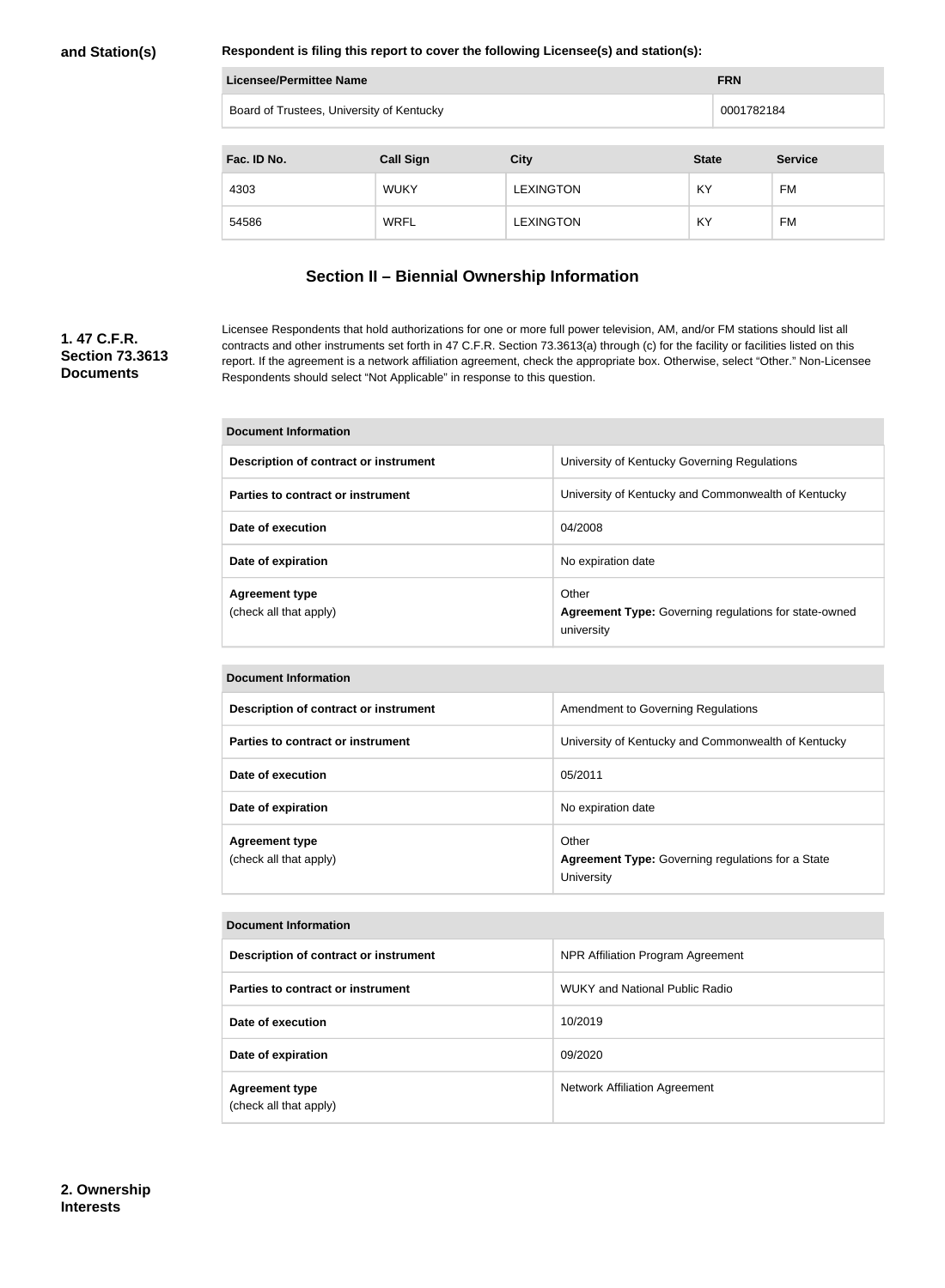**(a)** Ownership Interests. This Question requires Respondents to enter detailed information about ownership interests by generating a series of subforms. Answer each question on each subform. The first subform listing should be for the Respondent itself. If the Respondent is not a natural person, also list each of the officers, members of the governing board (or other governing entity), stockholders, and any other persons or entities with a direct attributable interest in the Respondent pursuant to the standards set forth in 47 C.F.R. Section 73.3555. (A "direct" interest is one that is not held through any intervening companies or entities.) List each interest holder with a direct attributable interest in the Respondent separately.

Leave the percentage of total assets (Equity Debt Plus) field blank for an interest holder unless that interest holder has an attributable interest in the Respondent solely on the basis of the Commission's Equity Debt Plus attribution standard, 47 C.F.R. Section 73.3555, Note 2(i).

In the case of vertical or indirect ownership structures, list only those interests in the Respondent that also represent an attributable interest in the Licensee(s) for which the report is being submitted.

Entities that are part of an organizational structure that includes holding companies or other forms of indirect ownership must file separate ownership reports. In such a structure do not report, or file a separate report for, any interest holder that does not have an attributable interest in the Licensee(s) for which the report is being submitted.

Please see the Instructions for further detail concerning interests that must be reported in response to this question.

The Respondent must provide an FCC Registration Number for each interest holder reported in response to this question. Please see the Instructions for detailed information and guidance concerning this requirement.

| Ownership information                                                                                                            |                                                         |                      |  |  |
|----------------------------------------------------------------------------------------------------------------------------------|---------------------------------------------------------|----------------------|--|--|
| <b>FRN</b>                                                                                                                       | 0001782184                                              |                      |  |  |
| <b>Entity Name</b>                                                                                                               | Board of Trustees, University of Kentucky               |                      |  |  |
| <b>Address</b>                                                                                                                   |                                                         |                      |  |  |
|                                                                                                                                  | <b>Street 1</b>                                         | 2640 Spurr Road      |  |  |
|                                                                                                                                  | <b>Street 2</b>                                         |                      |  |  |
|                                                                                                                                  | <b>City</b>                                             | Lexington            |  |  |
|                                                                                                                                  | State ("NA" if non-U.S.<br>address)                     | KY                   |  |  |
|                                                                                                                                  | <b>Zip/Postal Code</b>                                  | 40511                |  |  |
|                                                                                                                                  | Country (if non-U.S.<br>address)                        | <b>United States</b> |  |  |
| <b>Listing Type</b>                                                                                                              | Respondent                                              |                      |  |  |
| <b>Positional Interests</b><br>(check all that apply)                                                                            | Respondent                                              |                      |  |  |
| <b>Tribal Nation or Tribal</b><br><b>Entity</b>                                                                                  | Interest holder is not a Tribal nation or Tribal entity |                      |  |  |
| <b>Interest Percentages</b>                                                                                                      | Voting                                                  | 0.0%                 |  |  |
| (enter percentage values<br>from 0.0 to 100.0)                                                                                   | <b>Equity</b>                                           | 0.0%                 |  |  |
| <b>Total assets (Equity Debt</b><br>0.0%<br>Plus)                                                                                |                                                         |                      |  |  |
| Does interest holder have an attributable interest in one or more broadcast stations<br>No<br>that do not appear on this report? |                                                         |                      |  |  |

**Ownership Information**

| <b>FRN</b>               | 9990120578                   |  |
|--------------------------|------------------------------|--|
| <b>Name</b>              | <b>Edward Britt Brockman</b> |  |
| PO Box<br><b>Address</b> |                              |  |
|                          |                              |  |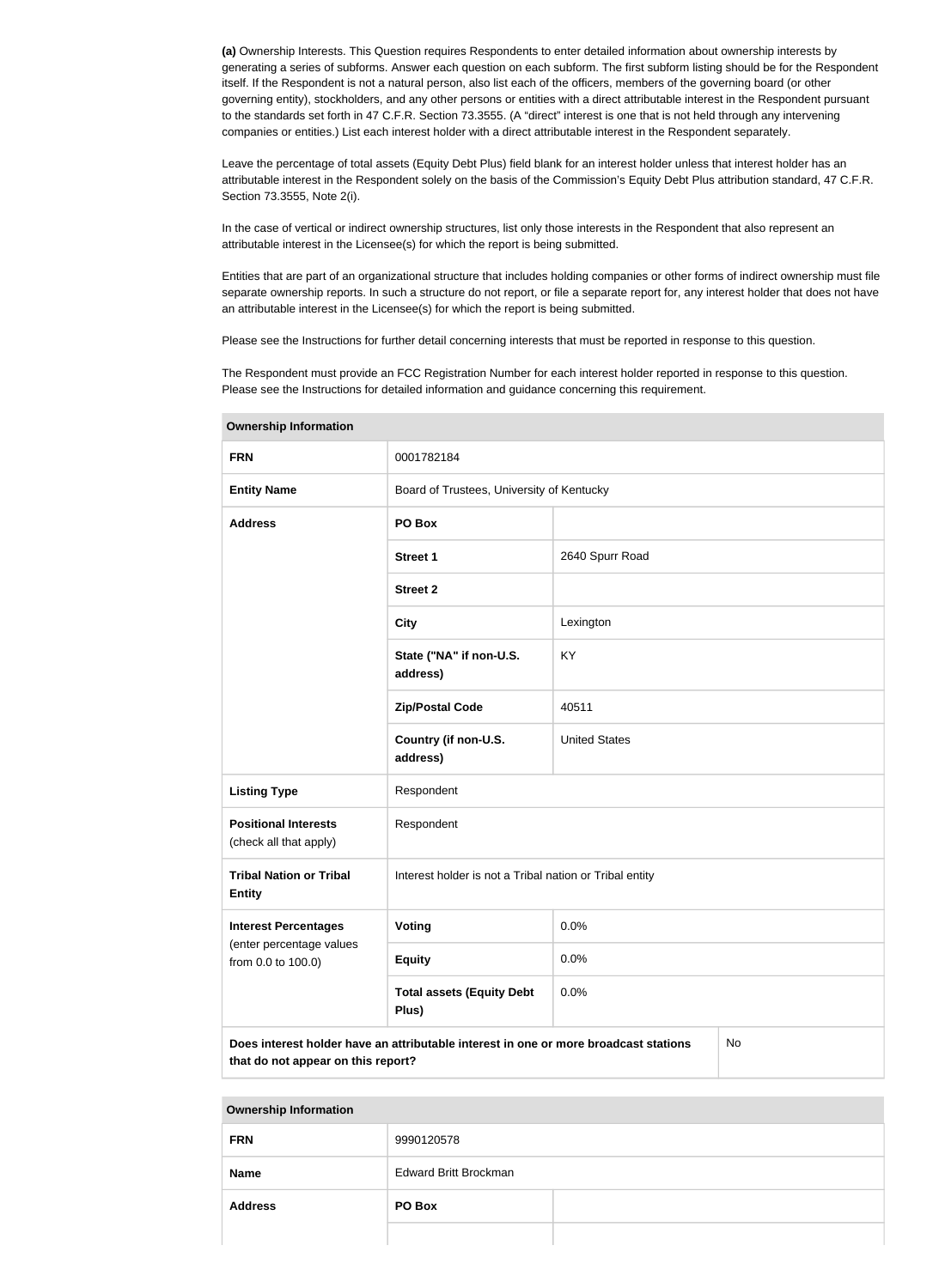|                                                                                                                                  | Street 1                                              | 2640 Spurr Road        |  |  |
|----------------------------------------------------------------------------------------------------------------------------------|-------------------------------------------------------|------------------------|--|--|
|                                                                                                                                  | <b>Street 2</b>                                       |                        |  |  |
|                                                                                                                                  | <b>City</b>                                           | Lexington              |  |  |
|                                                                                                                                  | State ("NA" if non-U.S.<br>address)                   | <b>KY</b>              |  |  |
|                                                                                                                                  | <b>Zip/Postal Code</b>                                | 40511                  |  |  |
|                                                                                                                                  | Country (if non-U.S.<br>address)                      | <b>United States</b>   |  |  |
| <b>Listing Type</b>                                                                                                              | Other Interest Holder                                 |                        |  |  |
| <b>Positional Interests</b><br>(check all that apply)                                                                            | Member of Governing Board (or other governing entity) |                        |  |  |
| <b>Principal Profession or</b><br>Occupation                                                                                     | Ophthalmologist, Eye Care Partners                    |                        |  |  |
| By Whom Appointed or<br><b>Elected</b>                                                                                           | Kentucky Governor                                     |                        |  |  |
| Citizenship, Gender,                                                                                                             | <b>Citizenship</b>                                    | <b>US</b>              |  |  |
| <b>Ethnicity, and Race</b><br><b>Information (Natural</b>                                                                        | Gender                                                | Male                   |  |  |
| Persons Only)                                                                                                                    | <b>Ethnicity</b>                                      | Not Hispanic or Latino |  |  |
|                                                                                                                                  | Race                                                  | White                  |  |  |
| <b>Interest Percentages</b>                                                                                                      | Voting                                                | 5.0%                   |  |  |
| (enter percentage values<br>from 0.0 to 100.0)                                                                                   | <b>Equity</b>                                         | 0.0%                   |  |  |
|                                                                                                                                  | <b>Total assets (Equity Debt</b><br>Plus)             | 0.0%                   |  |  |
| Does interest holder have an attributable interest in one or more broadcast stations<br>No<br>that do not appear on this report? |                                                       |                        |  |  |

| <b>FRN</b>                                            | 9990120585                                                     |                      |
|-------------------------------------------------------|----------------------------------------------------------------|----------------------|
| <b>Name</b>                                           | Jennifer Y. Barber                                             |                      |
| <b>Address</b>                                        | PO Box                                                         |                      |
|                                                       | <b>Street 1</b>                                                | 2640 Spurr Road      |
|                                                       | <b>Street 2</b>                                                |                      |
|                                                       | <b>City</b>                                                    | Lexington            |
|                                                       | State ("NA" if non-U.S.<br>address)                            | KY                   |
|                                                       | <b>Zip/Postal Code</b>                                         | 40511                |
|                                                       | Country (if non-U.S.<br>address)                               | <b>United States</b> |
| <b>Listing Type</b>                                   | Other Interest Holder                                          |                      |
| <b>Positional Interests</b><br>(check all that apply) | Officer, Member of Governing Board (or other governing entity) |                      |
|                                                       |                                                                |                      |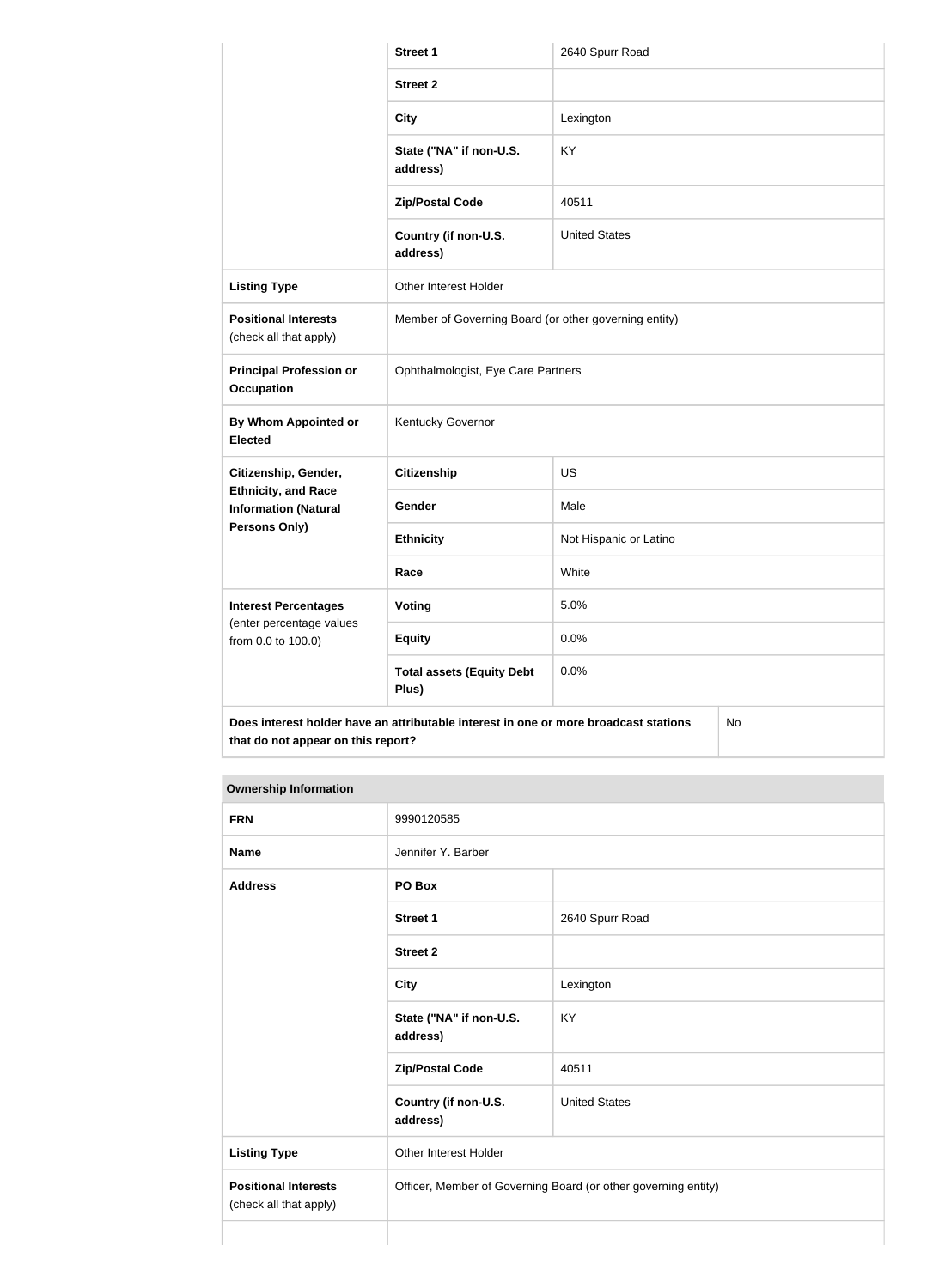| <b>Principal Profession or</b><br><b>Occupation</b>                                                | Attorney                                                                             |                        |  |
|----------------------------------------------------------------------------------------------------|--------------------------------------------------------------------------------------|------------------------|--|
| By Whom Appointed or<br><b>Elected</b>                                                             | Kentucky Governor                                                                    |                        |  |
| Citizenship, Gender,<br><b>Ethnicity, and Race</b><br><b>Information (Natural</b><br>Persons Only) | <b>Citizenship</b>                                                                   | US.                    |  |
|                                                                                                    | Gender                                                                               | Female                 |  |
|                                                                                                    | <b>Ethnicity</b>                                                                     | Not Hispanic or Latino |  |
|                                                                                                    | Race                                                                                 | Asian                  |  |
| <b>Interest Percentages</b>                                                                        | <b>Voting</b>                                                                        | 5.0%                   |  |
| (enter percentage values<br>from 0.0 to 100.0)                                                     | <b>Equity</b>                                                                        | 0.0%                   |  |
|                                                                                                    | <b>Total assets (Equity Debt</b><br>Plus)                                            | 0.0%                   |  |
| that do not appear on this report?                                                                 | Does interest holder have an attributable interest in one or more broadcast stations | <b>No</b>              |  |

| <b>FRN</b>                                                | 9990120587                                                     |                        |
|-----------------------------------------------------------|----------------------------------------------------------------|------------------------|
| <b>Name</b>                                               | Claude A Berry                                                 |                        |
| <b>Address</b>                                            | PO Box                                                         |                        |
|                                                           | <b>Street 1</b>                                                | 2640 Spurr Road        |
|                                                           | <b>Street 2</b>                                                |                        |
|                                                           | <b>City</b>                                                    | Lexington              |
|                                                           | State ("NA" if non-U.S.<br>address)                            | KY                     |
|                                                           | <b>Zip/Postal Code</b>                                         | 40511                  |
|                                                           | Country (if non-U.S.<br>address)                               | <b>United States</b>   |
| <b>Listing Type</b>                                       | Other Interest Holder                                          |                        |
| <b>Positional Interests</b><br>(check all that apply)     | Officer, Member of Governing Board (or other governing entity) |                        |
| <b>Principal Profession or</b><br><b>Occupation</b>       | Retired                                                        |                        |
| By Whom Appointed or<br><b>Elected</b>                    | Kentucky Governor                                              |                        |
| Citizenship, Gender,                                      | <b>Citizenship</b>                                             | US                     |
| <b>Ethnicity, and Race</b><br><b>Information (Natural</b> | Gender                                                         | Male                   |
| Persons Only)                                             | <b>Ethnicity</b>                                               | Not Hispanic or Latino |
|                                                           | Race                                                           | White                  |
| <b>Interest Percentages</b>                               | Voting                                                         | 5.0%                   |
| (enter percentage values<br>from 0.0 to 100.0)            | <b>Equity</b>                                                  | 0.0%                   |
|                                                           | <b>Total assets (Equity Debt</b>                               | 0.0%                   |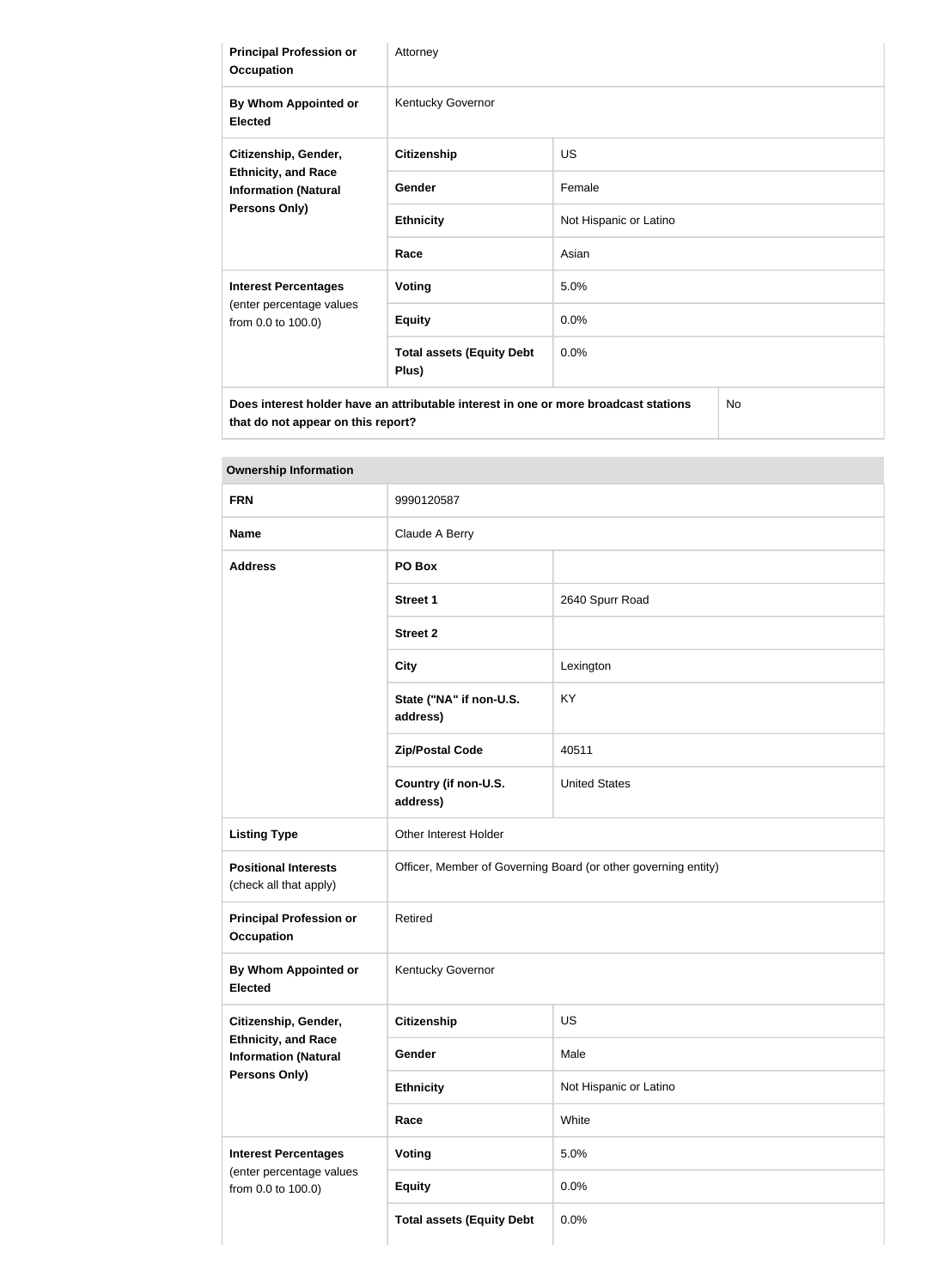**Does interest holder have an attributable interest in one or more broadcast stations that do not appear on this report?**

No

| <b>Ownership Information</b>                              |                                                                                      |                        |    |
|-----------------------------------------------------------|--------------------------------------------------------------------------------------|------------------------|----|
| <b>FRN</b>                                                | 9990120589                                                                           |                        |    |
| <b>Name</b>                                               | Lee X. Blonder                                                                       |                        |    |
| <b>Address</b>                                            | PO Box                                                                               |                        |    |
|                                                           | <b>Street 1</b>                                                                      | 2640 Spurr Road        |    |
|                                                           | <b>Street 2</b>                                                                      |                        |    |
|                                                           | <b>City</b>                                                                          | Lexington              |    |
|                                                           | State ("NA" if non-U.S.<br>address)                                                  | KY                     |    |
|                                                           | <b>Zip/Postal Code</b>                                                               | 40511                  |    |
|                                                           | Country (if non-U.S.<br>address)                                                     | <b>United States</b>   |    |
| <b>Listing Type</b>                                       | Other Interest Holder                                                                |                        |    |
| <b>Positional Interests</b><br>(check all that apply)     | Member of Governing Board (or other governing entity)                                |                        |    |
| <b>Principal Profession or</b><br><b>Occupation</b>       | Professor at University of Kentucky                                                  |                        |    |
| <b>By Whom Appointed or</b><br><b>Elected</b>             | Kentucky Governor                                                                    |                        |    |
| Citizenship, Gender,                                      | <b>Citizenship</b>                                                                   | <b>US</b>              |    |
| <b>Ethnicity, and Race</b><br><b>Information (Natural</b> | Gender                                                                               | Female                 |    |
| <b>Persons Only)</b>                                      | <b>Ethnicity</b>                                                                     | Not Hispanic or Latino |    |
|                                                           | Race                                                                                 | White                  |    |
| <b>Interest Percentages</b>                               | Voting                                                                               | 5.0%                   |    |
| (enter percentage values<br>from 0.0 to 100.0)            | <b>Equity</b>                                                                        | 0.0%                   |    |
|                                                           | <b>Total assets (Equity Debt</b><br>Plus)                                            | 0.0%                   |    |
| that do not appear on this report?                        | Does interest holder have an attributable interest in one or more broadcast stations |                        | No |

| <b>FRN</b>     | 9990120594      |                                |
|----------------|-----------------|--------------------------------|
| <b>Name</b>    | Eli Capilouto   |                                |
| <b>Address</b> | PO Box          |                                |
|                | <b>Street 1</b> | <b>Administration Building</b> |
|                | <b>Street 2</b> | 410 Administration Drive       |
|                | <b>City</b>     | Lexington                      |
|                |                 |                                |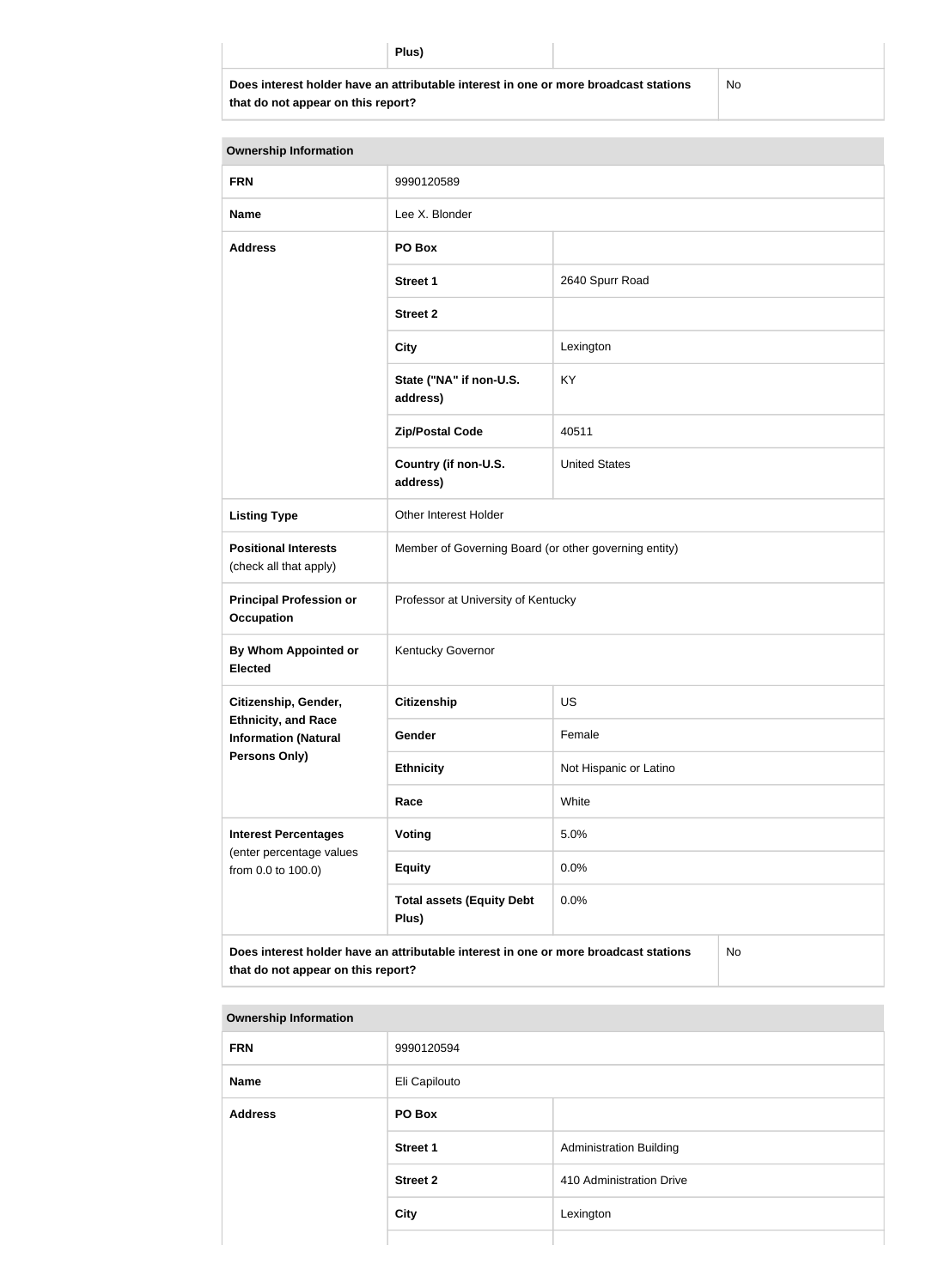|                                                           | State ("NA" if non-U.S.<br>address)                                                  | KY                     |    |
|-----------------------------------------------------------|--------------------------------------------------------------------------------------|------------------------|----|
|                                                           | <b>Zip/Postal Code</b>                                                               | 40506-0032             |    |
|                                                           | Country (if non-U.S.<br>address)                                                     | <b>United States</b>   |    |
| <b>Listing Type</b>                                       | Other Interest Holder                                                                |                        |    |
| <b>Positional Interests</b><br>(check all that apply)     | Officer                                                                              |                        |    |
| <b>Principal Profession or</b><br><b>Occupation</b>       | President of University of Kentucky                                                  |                        |    |
| <b>By Whom Appointed or</b><br><b>Elected</b>             | Board of Trustees of University of Kentucky                                          |                        |    |
| Citizenship, Gender,                                      | <b>Citizenship</b>                                                                   | <b>US</b>              |    |
| <b>Ethnicity, and Race</b><br><b>Information (Natural</b> | Gender                                                                               | Male                   |    |
| <b>Persons Only)</b>                                      | <b>Ethnicity</b>                                                                     | Not Hispanic or Latino |    |
|                                                           | Race                                                                                 | White                  |    |
| <b>Interest Percentages</b>                               | Voting                                                                               | 0.0%                   |    |
| (enter percentage values<br>from 0.0 to 100.0)            | <b>Equity</b>                                                                        | 0.0%                   |    |
|                                                           | <b>Total assets (Equity Debt</b><br>Plus)                                            | 0.0%                   |    |
| that do not appear on this report?                        | Does interest holder have an attributable interest in one or more broadcast stations |                        | No |

# **FRN** 9990120596 **Name** Michael Christian **Address PO Box Street 1** 2640 Spurr Road **Street 2 City** Lexington **State ("NA" if non-U.S. address)** KY **Zip/Postal Code** 40511 **Country (if non-U.S. address)** United States **Listing Type City Communist Communist Communist Communist Communist Communist Communist Communist Communist Communist Communist Communist Communist Communist Communist Communist Communist Communist Communist Communist C Positional Interests** (check all that apply) Member of Governing Board (or other governing entity) **Principal Profession or Occupation** Dentist **By Whom Appointed or Elected** Kentucky Governor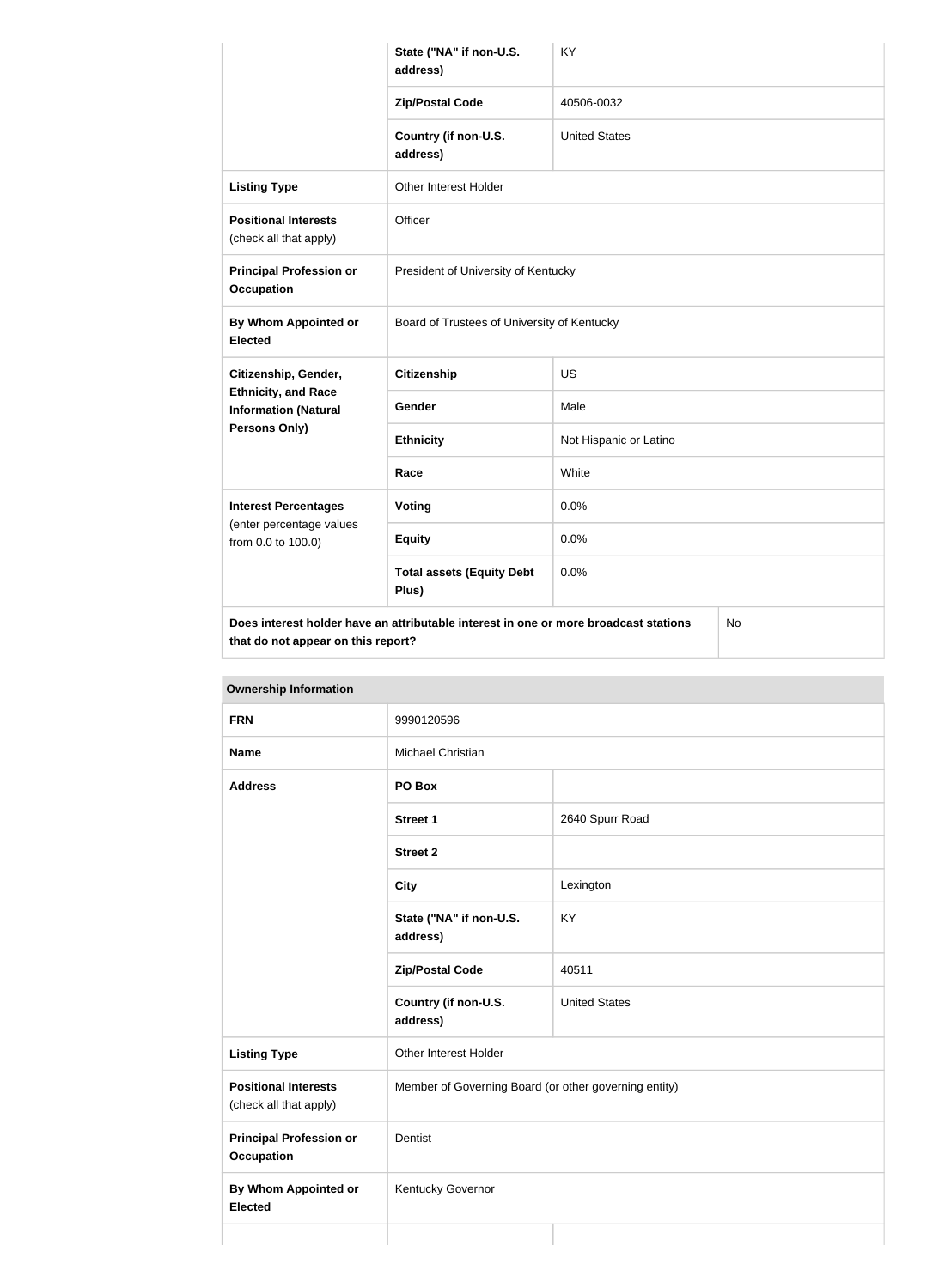| Citizenship, Gender,<br><b>Ethnicity, and Race</b><br><b>Information (Natural</b><br><b>Persons Only)</b> | <b>Citizenship</b>                        | <b>US</b>              |
|-----------------------------------------------------------------------------------------------------------|-------------------------------------------|------------------------|
|                                                                                                           | <b>Gender</b>                             | Male                   |
|                                                                                                           | <b>Ethnicity</b>                          | Not Hispanic or Latino |
|                                                                                                           | Race                                      | White                  |
| <b>Interest Percentages</b><br>(enter percentage values<br>from 0.0 to 100.0)                             | Voting                                    | 5.0%                   |
|                                                                                                           | <b>Equity</b>                             | 0.0%                   |
|                                                                                                           | <b>Total assets (Equity Debt</b><br>Plus) | $0.0\%$                |
| Does interest holder have an attributable interest in one or more broadcast stations                      |                                           | No                     |

**that do not appear on this report?**

| <b>FRN</b>                                                | 9990120598                                                                           |                        |    |
|-----------------------------------------------------------|--------------------------------------------------------------------------------------|------------------------|----|
| <b>Name</b>                                               | Campbell D. Grant                                                                    |                        |    |
| <b>Address</b>                                            | PO Box                                                                               |                        |    |
|                                                           | <b>Street 1</b>                                                                      | 2640 Spurr Road        |    |
|                                                           | <b>Street 2</b>                                                                      |                        |    |
|                                                           | <b>City</b>                                                                          | Lexington              |    |
|                                                           | State ("NA" if non-U.S.<br>address)                                                  | KY                     |    |
|                                                           | <b>Zip/Postal Code</b>                                                               | 40511                  |    |
|                                                           | Country (if non-U.S.<br>address)                                                     | <b>United States</b>   |    |
| <b>Listing Type</b>                                       | Other Interest Holder                                                                |                        |    |
| <b>Positional Interests</b><br>(check all that apply)     | Member of Governing Board (or other governing entity)                                |                        |    |
| <b>Principal Profession or</b><br><b>Occupation</b>       | Retired educator                                                                     |                        |    |
| <b>By Whom Appointed or</b><br><b>Elected</b>             | Kentucky Governor                                                                    |                        |    |
| Citizenship, Gender,                                      | <b>Citizenship</b>                                                                   | US                     |    |
| <b>Ethnicity, and Race</b><br><b>Information (Natural</b> | Gender                                                                               | Female                 |    |
| <b>Persons Only)</b>                                      | <b>Ethnicity</b>                                                                     | Not Hispanic or Latino |    |
|                                                           | Race                                                                                 | White                  |    |
| <b>Interest Percentages</b>                               | Voting                                                                               | 5.0%                   |    |
| (enter percentage values<br>from 0.0 to 100.0)            | <b>Equity</b>                                                                        | 0.0%                   |    |
|                                                           | <b>Total assets (Equity Debt</b><br>Plus)                                            | 0.0%                   |    |
| that do not appear on this report?                        | Does interest holder have an attributable interest in one or more broadcast stations |                        | No |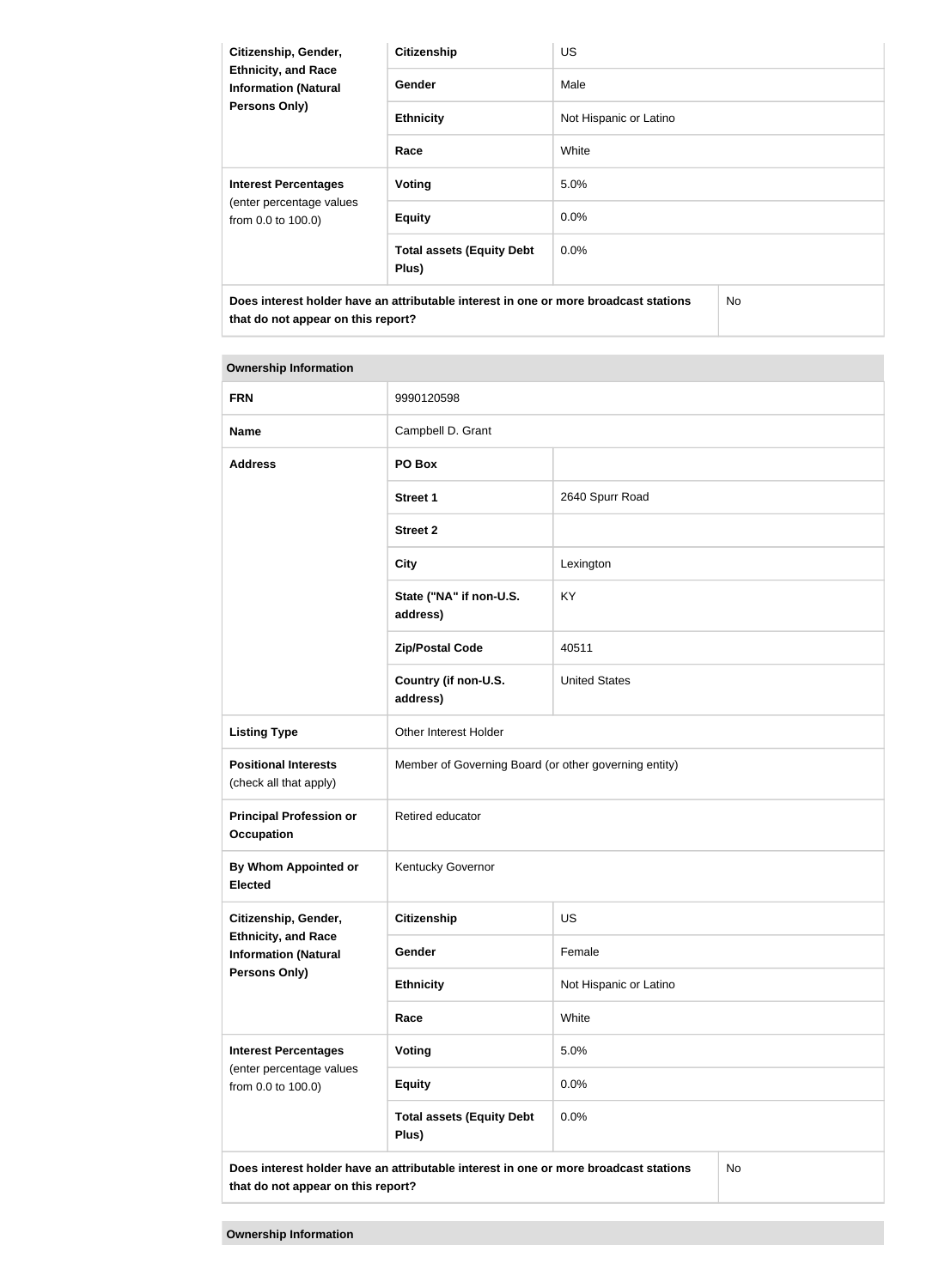| <b>FRN</b>                                                | 9990120602                                                                           |                        |    |
|-----------------------------------------------------------|--------------------------------------------------------------------------------------|------------------------|----|
| <b>Name</b>                                               | Robert Grossman                                                                      |                        |    |
| <b>Address</b>                                            | PO Box                                                                               |                        |    |
|                                                           | <b>Street 1</b>                                                                      | 2640 Spurr Road        |    |
|                                                           | <b>Street 2</b>                                                                      |                        |    |
|                                                           | <b>City</b>                                                                          | Lexington              |    |
|                                                           | State ("NA" if non-U.S.<br>address)                                                  | KY                     |    |
|                                                           | <b>Zip/Postal Code</b>                                                               | 40511                  |    |
|                                                           | Country (if non-U.S.<br>address)                                                     | <b>United States</b>   |    |
| <b>Listing Type</b>                                       | Other Interest Holder                                                                |                        |    |
| <b>Positional Interests</b><br>(check all that apply)     | Member of Governing Board (or other governing entity)                                |                        |    |
| <b>Principal Profession or</b><br>Occupation              | Professor at University of Kentucky                                                  |                        |    |
| <b>By Whom Appointed or</b><br><b>Elected</b>             | Kentucky Governor                                                                    |                        |    |
| Citizenship, Gender,                                      | <b>Citizenship</b>                                                                   | US                     |    |
| <b>Ethnicity, and Race</b><br><b>Information (Natural</b> | Gender                                                                               | Male                   |    |
| <b>Persons Only)</b>                                      | <b>Ethnicity</b>                                                                     | Not Hispanic or Latino |    |
|                                                           | Race                                                                                 | White                  |    |
| <b>Interest Percentages</b>                               | Voting                                                                               | 5.0%                   |    |
| (enter percentage values<br>from 0.0 to 100.0)            | <b>Equity</b>                                                                        | 0.0%                   |    |
|                                                           | <b>Total assets (Equity Debt</b><br>Plus)                                            | 0.0%                   |    |
| that do not appear on this report?                        | Does interest holder have an attributable interest in one or more broadcast stations |                        | No |

| <b>FRN</b>     | 9990120750                          |                      |
|----------------|-------------------------------------|----------------------|
| <b>Name</b>    | Elizabeth McCoy                     |                      |
| <b>Address</b> | PO Box                              |                      |
|                | <b>Street 1</b>                     | 2640 Spurr Road      |
|                | <b>Street 2</b>                     |                      |
|                | <b>City</b>                         | Lexington            |
|                | State ("NA" if non-U.S.<br>address) | KY                   |
|                | <b>Zip/Postal Code</b>              | 40511                |
|                | Country (if non-U.S.<br>address)    | <b>United States</b> |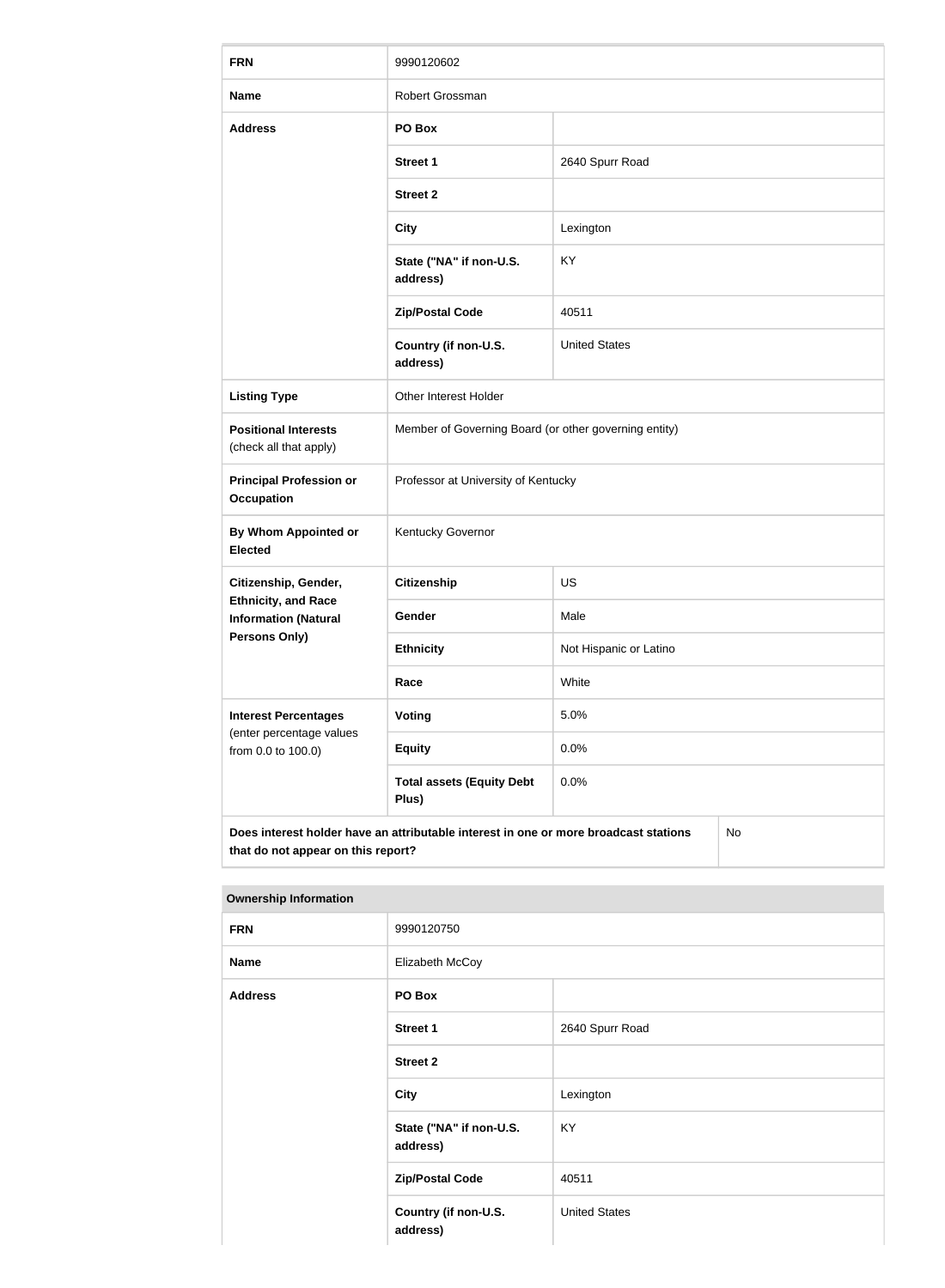| <b>Listing Type</b>                                       | Other Interest Holder                                                                |                        |    |
|-----------------------------------------------------------|--------------------------------------------------------------------------------------|------------------------|----|
| <b>Positional Interests</b><br>(check all that apply)     | Member of Governing Board (or other governing entity)                                |                        |    |
| <b>Principal Profession or</b><br><b>Occupation</b>       | Banker                                                                               |                        |    |
| <b>By Whom Appointed or</b><br><b>Elected</b>             | Kentucky Governor                                                                    |                        |    |
| Citizenship, Gender,                                      | <b>Citizenship</b>                                                                   | <b>US</b>              |    |
| <b>Ethnicity, and Race</b><br><b>Information (Natural</b> | Gender                                                                               | Female                 |    |
| Persons Only)                                             | <b>Ethnicity</b>                                                                     | Not Hispanic or Latino |    |
|                                                           | Race                                                                                 | White                  |    |
| <b>Interest Percentages</b>                               | <b>Voting</b>                                                                        | 5.0%                   |    |
| (enter percentage values<br>from 0.0 to 100.0)            | <b>Equity</b>                                                                        | 0.0%                   |    |
|                                                           | <b>Total assets (Equity Debt</b><br>Plus)                                            | 0.0%                   |    |
| that do not appear on this report?                        | Does interest holder have an attributable interest in one or more broadcast stations |                        | No |

| <b>FRN</b>                                                                        | 9990120752                                                |                        |  |
|-----------------------------------------------------------------------------------|-----------------------------------------------------------|------------------------|--|
| <b>Name</b>                                                                       | David Melanson                                            |                        |  |
| <b>Address</b>                                                                    | PO Box                                                    |                        |  |
|                                                                                   | <b>Street 1</b>                                           | 2640 Spurr Road        |  |
|                                                                                   | <b>Street 2</b>                                           |                        |  |
|                                                                                   | <b>City</b>                                               | Lexington              |  |
|                                                                                   | State ("NA" if non-U.S.<br>address)                       | KY                     |  |
|                                                                                   | <b>Zip/Postal Code</b>                                    | 40511                  |  |
|                                                                                   | Country (if non-U.S.<br>address)                          | <b>United States</b>   |  |
| <b>Listing Type</b>                                                               | Other Interest Holder                                     |                        |  |
| <b>Positional Interests</b><br>(check all that apply)                             | Member of Governing Board (or other governing entity)     |                        |  |
| <b>Principal Profession or</b><br><b>Occupation</b>                               | Higher education administration at University of Kentucky |                        |  |
| <b>By Whom Appointed or</b><br><b>Elected</b>                                     | Kentucky Governor                                         |                        |  |
| Citizenship, Gender,                                                              | <b>Citizenship</b>                                        | <b>US</b>              |  |
| <b>Ethnicity, and Race</b><br><b>Information (Natural</b><br><b>Persons Only)</b> | Gender                                                    | Male                   |  |
|                                                                                   | <b>Ethnicity</b>                                          | Not Hispanic or Latino |  |
|                                                                                   | Race                                                      | White                  |  |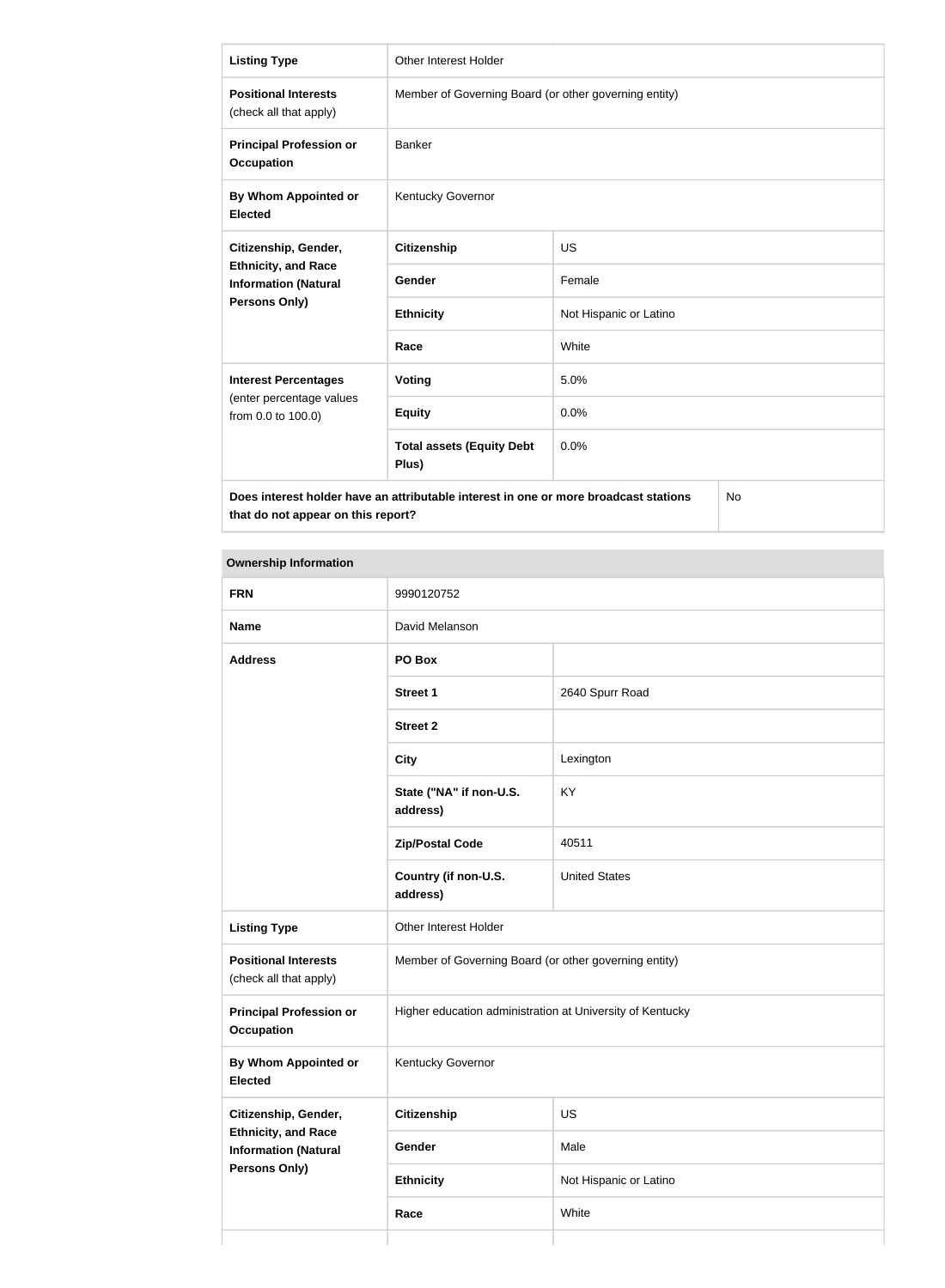| <b>Interest Percentages</b><br>(enter percentage values<br>from 0.0 to 100.0) | Voting                                                                               | 5.0%    |    |
|-------------------------------------------------------------------------------|--------------------------------------------------------------------------------------|---------|----|
|                                                                               | <b>Equity</b>                                                                        | $0.0\%$ |    |
|                                                                               | <b>Total assets (Equity Debt</b><br>Plus)                                            | $0.0\%$ |    |
|                                                                               | Does interest holder have an attributable interest in one or more broadcast stations |         | No |

| <b>Ownership Information</b>                              |                                                                                      |                                  |  |
|-----------------------------------------------------------|--------------------------------------------------------------------------------------|----------------------------------|--|
| <b>FRN</b>                                                | 9990120755                                                                           |                                  |  |
| <b>Name</b>                                               | Derrick K. Ramsey                                                                    |                                  |  |
| <b>Address</b>                                            | PO Box                                                                               |                                  |  |
|                                                           | Street 1                                                                             | 2640 Spurr Road                  |  |
|                                                           | <b>Street 2</b>                                                                      |                                  |  |
|                                                           | <b>City</b>                                                                          | Lexington                        |  |
|                                                           | State ("NA" if non-U.S.<br>address)                                                  | KY                               |  |
|                                                           | <b>Zip/Postal Code</b>                                                               | 40511                            |  |
|                                                           | Country (if non-U.S.<br>address)                                                     | <b>United States</b>             |  |
| <b>Listing Type</b>                                       | Other Interest Holder                                                                |                                  |  |
| <b>Positional Interests</b><br>(check all that apply)     | Member of Governing Board (or other governing entity)                                |                                  |  |
| <b>Principal Profession or</b><br>Occupation              | State government official                                                            |                                  |  |
| By Whom Appointed or<br><b>Elected</b>                    | Kentucky Governor                                                                    |                                  |  |
| Citizenship, Gender,                                      | <b>Citizenship</b>                                                                   | <b>US</b>                        |  |
| <b>Ethnicity, and Race</b><br><b>Information (Natural</b> | Gender                                                                               | Male                             |  |
| <b>Persons Only)</b>                                      | <b>Ethnicity</b>                                                                     | Not Hispanic or Latino           |  |
|                                                           | Race                                                                                 | <b>Black or African American</b> |  |
| <b>Interest Percentages</b>                               | Voting                                                                               | 5.0%                             |  |
| (enter percentage values<br>from 0.0 to 100.0)            | <b>Equity</b>                                                                        | 0.0%                             |  |
|                                                           | <b>Total assets (Equity Debt</b><br>Plus)                                            | 0.0%                             |  |
|                                                           | Deep interest helder have an attributeble interest in ano ar mare breadeast stations | $N_{\alpha}$                     |  |

**Does interest holder have an attributable interest in one or more broadcast stations that do not appear on this report?**

No

**Ownership Information FRN** 9990120757 **Name** C. Frank Shoop **Address PO Box** Street 1 2640 Spurr Road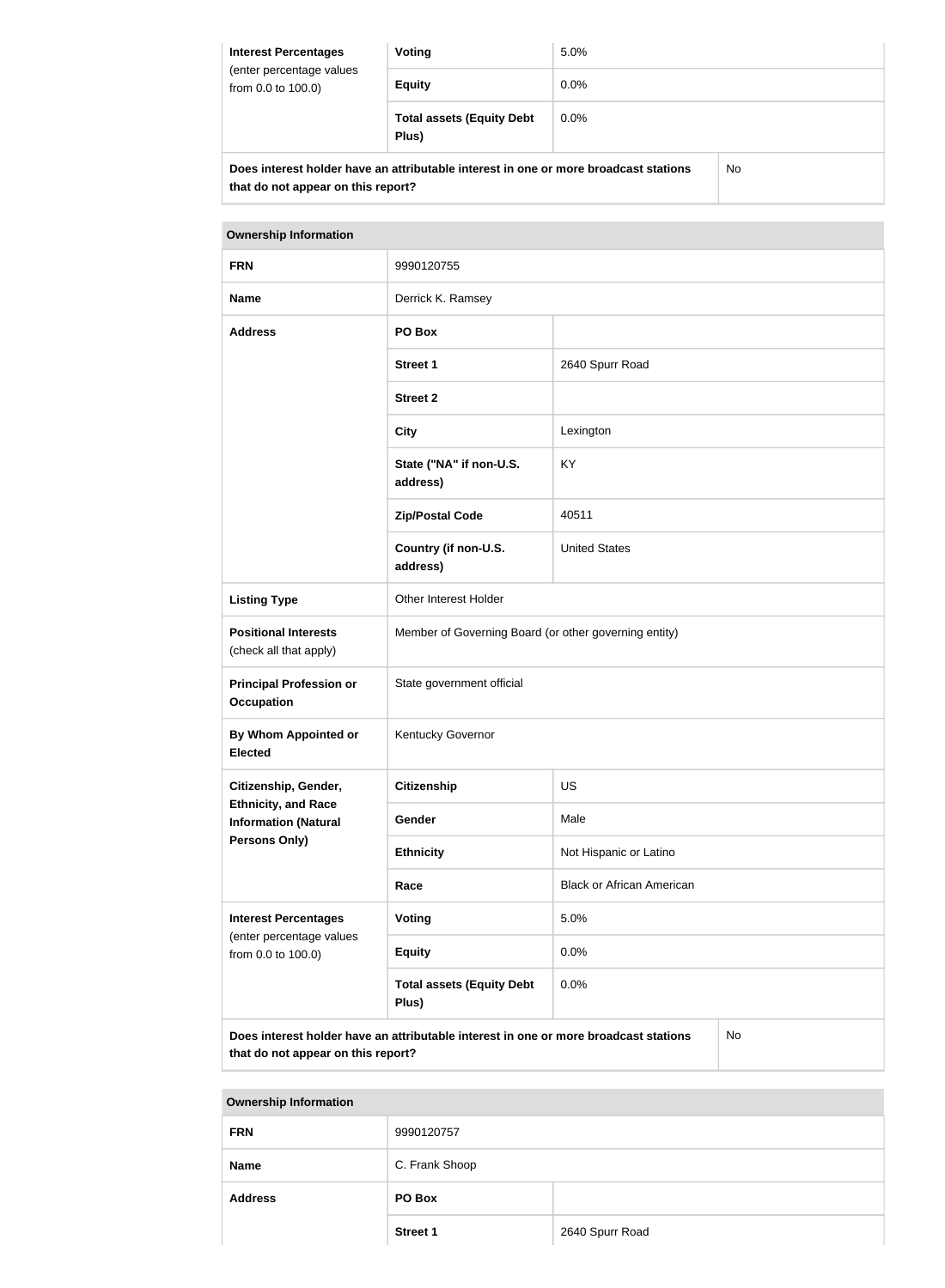|                                                           | <b>Street 2</b>                                                                      |                        |    |
|-----------------------------------------------------------|--------------------------------------------------------------------------------------|------------------------|----|
|                                                           | <b>City</b>                                                                          | Lexington              |    |
|                                                           | State ("NA" if non-U.S.<br>address)                                                  | <b>KY</b>              |    |
|                                                           | <b>Zip/Postal Code</b>                                                               | 40511                  |    |
|                                                           | Country (if non-U.S.<br>address)                                                     | <b>United States</b>   |    |
| <b>Listing Type</b>                                       | Other Interest Holder                                                                |                        |    |
| <b>Positional Interests</b><br>(check all that apply)     | Member of Governing Board (or other governing entity)                                |                        |    |
| <b>Principal Profession or</b><br>Occupation              | Automobile dealer                                                                    |                        |    |
| <b>By Whom Appointed or</b><br><b>Elected</b>             | Kentucky Governor                                                                    |                        |    |
| Citizenship, Gender,                                      | <b>Citizenship</b>                                                                   | <b>US</b>              |    |
| <b>Ethnicity, and Race</b><br><b>Information (Natural</b> | Gender                                                                               | Male                   |    |
| <b>Persons Only)</b>                                      | <b>Ethnicity</b>                                                                     | Not Hispanic or Latino |    |
|                                                           | Race                                                                                 | White                  |    |
| <b>Interest Percentages</b>                               | Voting                                                                               | 5.0%                   |    |
| (enter percentage values<br>from 0.0 to 100.0)            | <b>Equity</b>                                                                        | 0.0%                   |    |
|                                                           | <b>Total assets (Equity Debt</b><br>Plus)                                            | 0.0%                   |    |
| that do not appear on this report?                        | Does interest holder have an attributable interest in one or more broadcast stations |                        | No |

| <b>FRN</b>                                            | 9990120759                                            |                      |
|-------------------------------------------------------|-------------------------------------------------------|----------------------|
| <b>Name</b>                                           | Sandra R. Shuffett                                    |                      |
| <b>Address</b>                                        | PO Box                                                |                      |
|                                                       | <b>Street 1</b>                                       | 2640 Spurr Road      |
|                                                       | <b>Street 2</b>                                       |                      |
|                                                       | <b>City</b>                                           | Lexington            |
|                                                       | State ("NA" if non-U.S.<br>address)                   | <b>KY</b>            |
|                                                       | <b>Zip/Postal Code</b>                                | 40511                |
|                                                       | Country (if non-U.S.<br>address)                      | <b>United States</b> |
| <b>Listing Type</b>                                   | Other Interest Holder                                 |                      |
| <b>Positional Interests</b><br>(check all that apply) | Member of Governing Board (or other governing entity) |                      |
| <b>Principal Profession or</b><br><b>Occupation</b>   | Physician                                             |                      |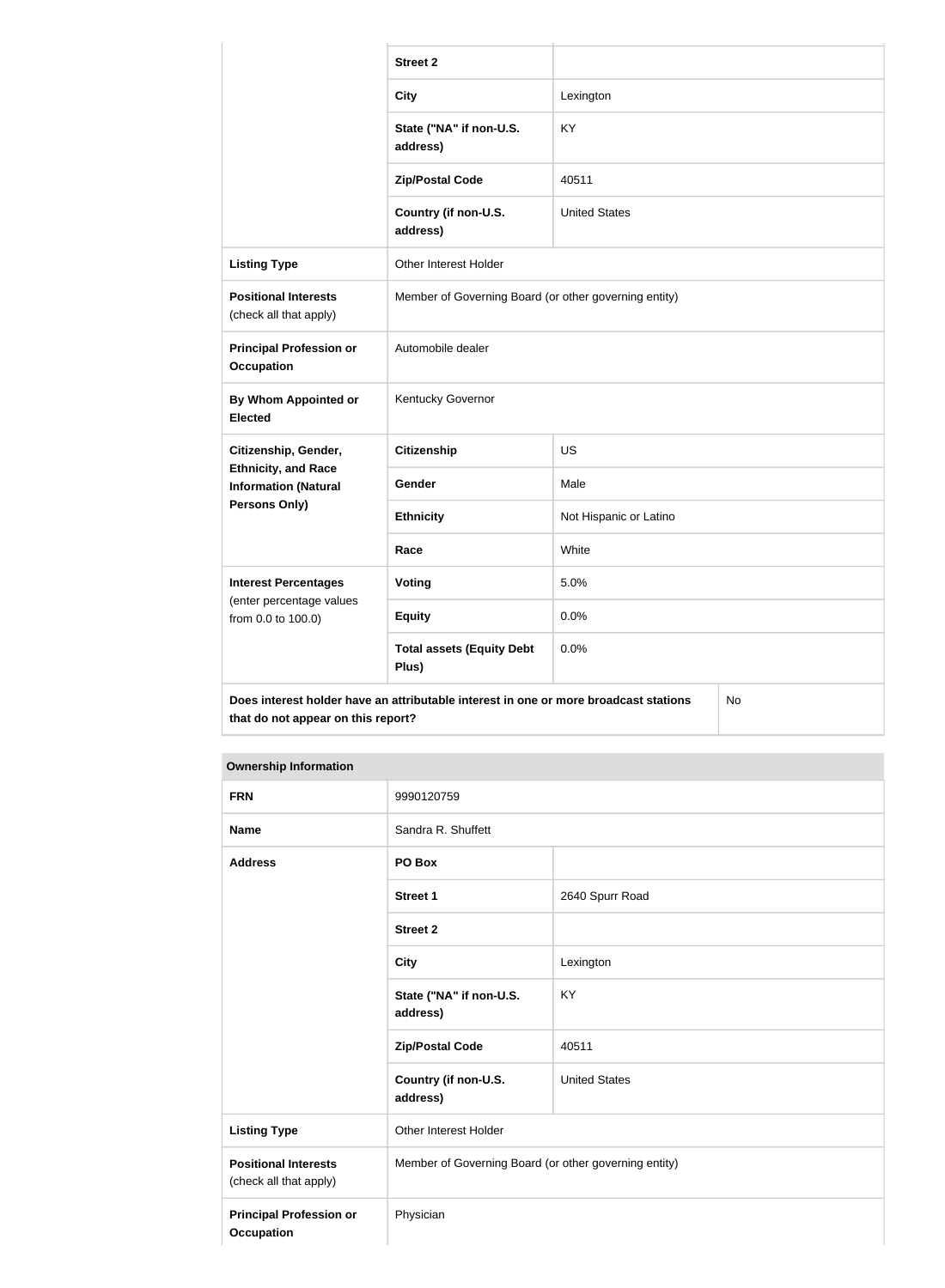| By Whom Appointed or<br><b>Elected</b>                                                                    | <b>Kentucky Governor</b>                  |                        |  |
|-----------------------------------------------------------------------------------------------------------|-------------------------------------------|------------------------|--|
| Citizenship, Gender,<br><b>Ethnicity, and Race</b><br><b>Information (Natural</b><br><b>Persons Only)</b> | <b>Citizenship</b>                        | US.                    |  |
|                                                                                                           | Gender                                    | Female                 |  |
|                                                                                                           | <b>Ethnicity</b>                          | Not Hispanic or Latino |  |
|                                                                                                           | Race                                      | White                  |  |
| <b>Interest Percentages</b>                                                                               | Voting                                    | 5.0%                   |  |
| (enter percentage values<br>from 0.0 to 100.0)                                                            | <b>Equity</b>                             | 0.0%                   |  |
|                                                                                                           | <b>Total assets (Equity Debt</b><br>Plus) | 0.0%                   |  |
| Does interest holder have an attributable interest in one or more broadcast stations<br>No                |                                           |                        |  |

| <b>Ownership Information</b>                              |                                                                |                        |  |
|-----------------------------------------------------------|----------------------------------------------------------------|------------------------|--|
| <b>FRN</b>                                                | 9990120761                                                     |                        |  |
| <b>Name</b>                                               | Robert D. Vance                                                |                        |  |
| <b>Address</b>                                            | PO Box                                                         |                        |  |
|                                                           | <b>Street 1</b>                                                | 2640 Spurr Road        |  |
|                                                           | <b>Street 2</b>                                                |                        |  |
|                                                           | <b>City</b>                                                    | Lexington              |  |
|                                                           | State ("NA" if non-U.S.<br>address)                            | KY                     |  |
|                                                           | <b>Zip/Postal Code</b>                                         | 40511                  |  |
|                                                           | Country (if non-U.S.<br>address)                               | <b>United States</b>   |  |
| <b>Listing Type</b>                                       | Other Interest Holder                                          |                        |  |
| <b>Positional Interests</b><br>(check all that apply)     | Officer, Member of Governing Board (or other governing entity) |                        |  |
| <b>Principal Profession or</b><br><b>Occupation</b>       | Retired banker                                                 |                        |  |
| By Whom Appointed or<br><b>Elected</b>                    | Kentucky Governor                                              |                        |  |
| Citizenship, Gender,                                      | Citizenship                                                    | <b>US</b>              |  |
| <b>Ethnicity, and Race</b><br><b>Information (Natural</b> | Gender                                                         | Male                   |  |
| Persons Only)                                             | <b>Ethnicity</b>                                               | Not Hispanic or Latino |  |
|                                                           | Race                                                           | White                  |  |
| <b>Interest Percentages</b>                               | <b>Voting</b>                                                  | 5.0%                   |  |
| (enter percentage values<br>from 0.0 to 100.0)            | <b>Equity</b>                                                  | 0.0%                   |  |
|                                                           | <b>Total assets (Equity Debt</b><br>Plus)                      | 0.0%                   |  |

**Does interest holder have an attributable interest in one or more broadcast stations** No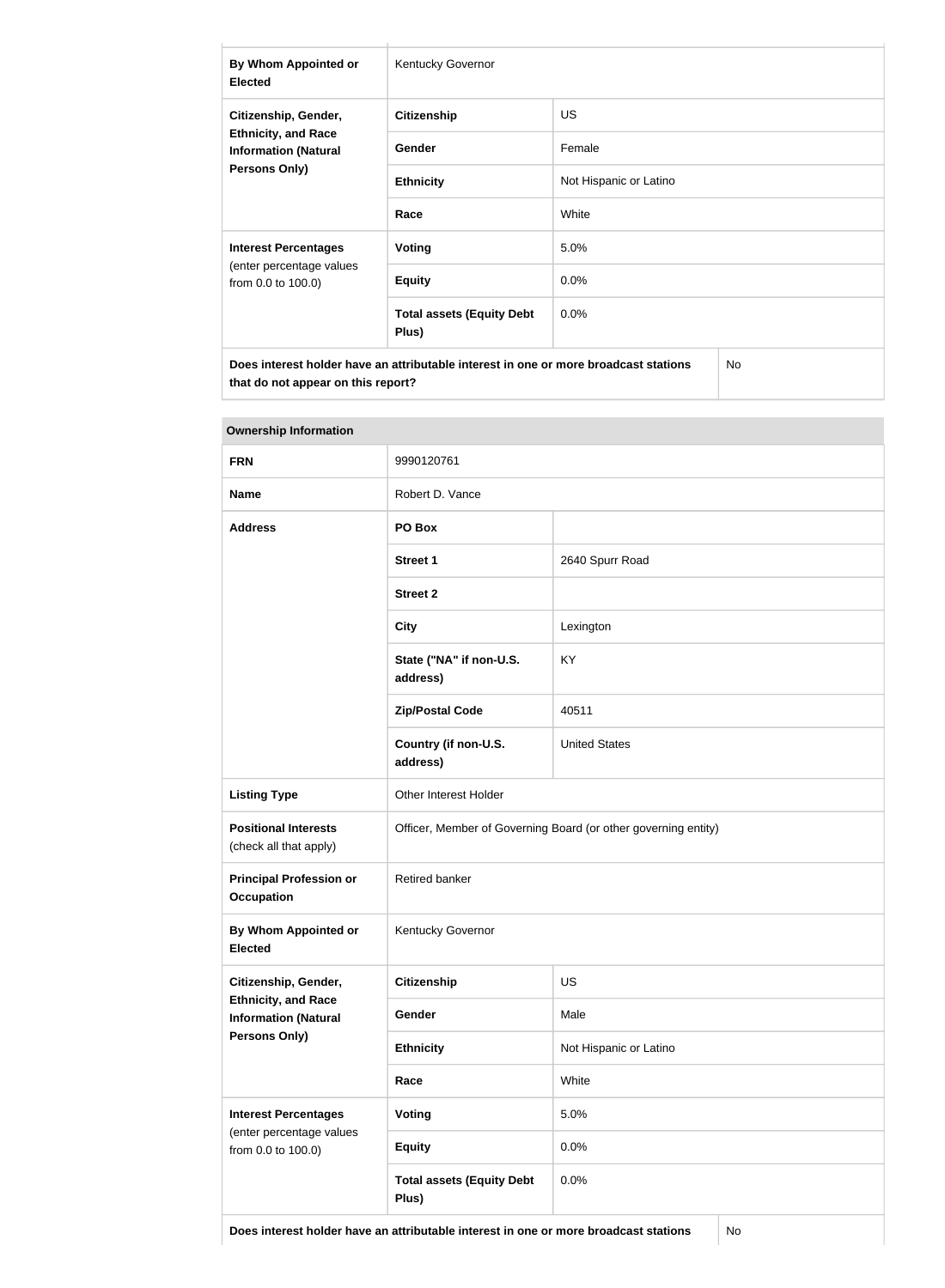| <b>Ownership Information</b>                              |                                                                                      |                        |    |
|-----------------------------------------------------------|--------------------------------------------------------------------------------------|------------------------|----|
| <b>FRN</b>                                                | 9990120762                                                                           |                        |    |
| <b>Name</b>                                               | Barbara S. Young                                                                     |                        |    |
| <b>Address</b>                                            | PO Box                                                                               |                        |    |
|                                                           | <b>Street 1</b>                                                                      | 2640 Spurr Road        |    |
|                                                           | <b>Street 2</b>                                                                      |                        |    |
|                                                           | <b>City</b>                                                                          | Lexington              |    |
|                                                           | State ("NA" if non-U.S.<br>address)                                                  | <b>KY</b>              |    |
|                                                           | <b>Zip/Postal Code</b>                                                               | 40511                  |    |
|                                                           | Country (if non-U.S.<br>address)                                                     | <b>United States</b>   |    |
| <b>Listing Type</b>                                       | Other Interest Holder                                                                |                        |    |
| <b>Positional Interests</b><br>(check all that apply)     | Member of Governing Board (or other governing entity)                                |                        |    |
| <b>Principal Profession or</b><br><b>Occupation</b>       | Retired                                                                              |                        |    |
| <b>By Whom Appointed or</b><br><b>Elected</b>             | Kentucky Governor                                                                    |                        |    |
| Citizenship, Gender,                                      | <b>Citizenship</b>                                                                   | <b>US</b>              |    |
| <b>Ethnicity, and Race</b><br><b>Information (Natural</b> | Gender                                                                               | Female                 |    |
| <b>Persons Only)</b>                                      | <b>Ethnicity</b>                                                                     | Not Hispanic or Latino |    |
|                                                           | Race                                                                                 | White                  |    |
| <b>Interest Percentages</b><br>(enter percentage values   | Voting                                                                               | 5.0%                   |    |
| from 0.0 to 100.0)                                        | <b>Equity</b>                                                                        | 0.0%                   |    |
|                                                           | <b>Total assets (Equity Debt</b><br>Plus)                                            | 0.0%                   |    |
| that do not appear on this report?                        | Does interest holder have an attributable interest in one or more broadcast stations |                        | No |

| .              |                                     |                                |
|----------------|-------------------------------------|--------------------------------|
| <b>FRN</b>     | 9990120764                          |                                |
| <b>Name</b>    | Thomas Harris                       |                                |
| <b>Address</b> | PO Box                              |                                |
|                | <b>Street 1</b>                     | <b>Administration Building</b> |
|                | <b>Street 2</b>                     | 410 Administration Drive       |
|                | <b>City</b>                         | Lexington                      |
|                | State ("NA" if non-U.S.<br>address) | KY                             |
|                |                                     |                                |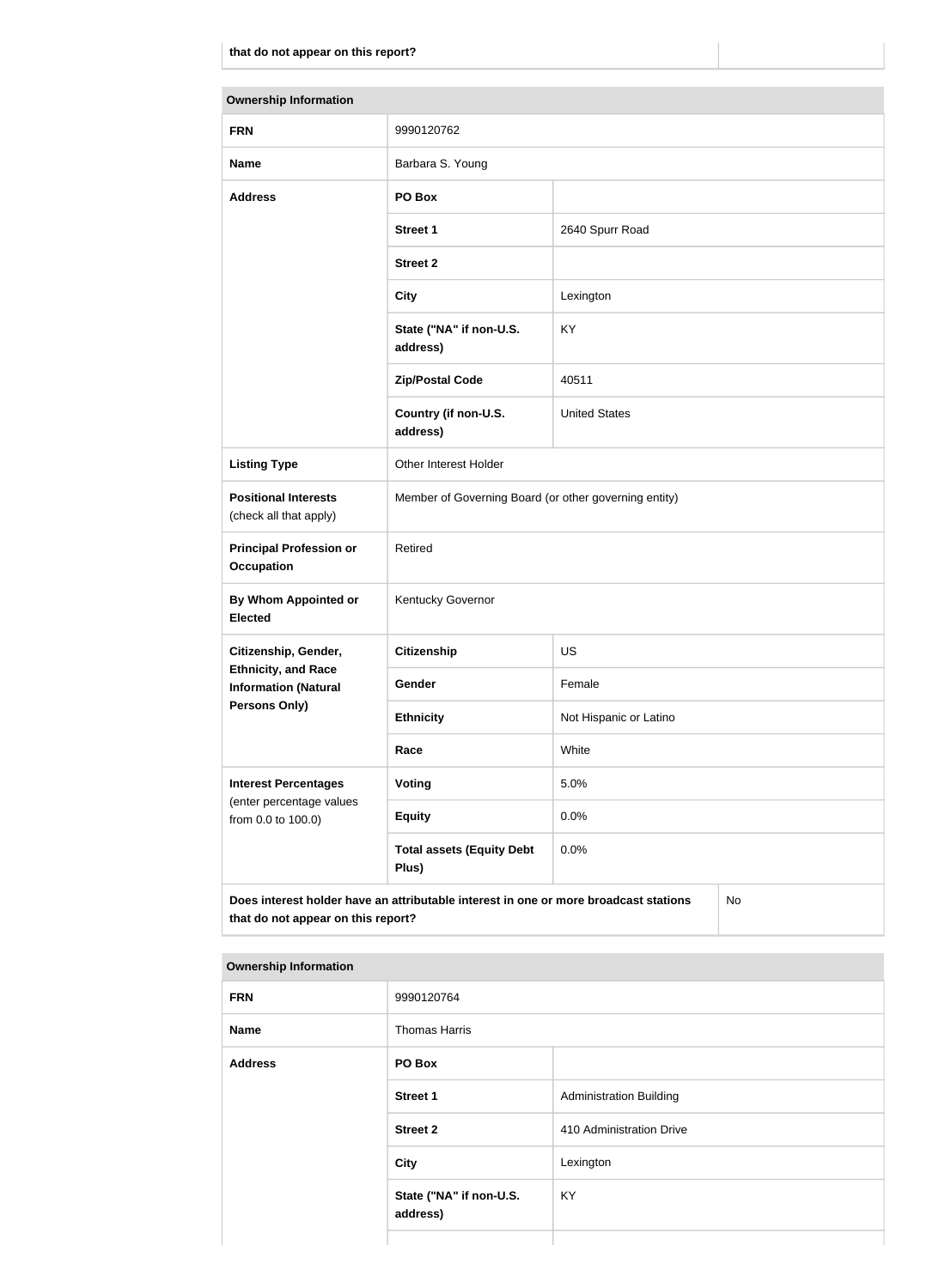|                                                           | <b>Zip/Postal Code</b>                                                               | 40506-0032             |  |
|-----------------------------------------------------------|--------------------------------------------------------------------------------------|------------------------|--|
|                                                           | Country (if non-U.S.<br>address)                                                     | <b>United States</b>   |  |
| <b>Listing Type</b>                                       | Other Interest Holder                                                                |                        |  |
| <b>Positional Interests</b><br>(check all that apply)     | Officer                                                                              |                        |  |
| <b>Principal Profession or</b><br><b>Occupation</b>       | Vice-President for University Relations at University of Kentucky                    |                        |  |
| By Whom Appointed or<br><b>Elected</b>                    | <b>University President</b>                                                          |                        |  |
| Citizenship, Gender,                                      | <b>Citizenship</b>                                                                   | <b>US</b>              |  |
| <b>Ethnicity, and Race</b><br><b>Information (Natural</b> | Gender                                                                               | Male                   |  |
| Persons Only)                                             | <b>Ethnicity</b>                                                                     | Not Hispanic or Latino |  |
|                                                           | Race                                                                                 | White                  |  |
| <b>Interest Percentages</b>                               | Voting                                                                               | 0.0%                   |  |
| (enter percentage values<br>from 0.0 to 100.0)            | <b>Equity</b>                                                                        | 0.0%                   |  |
|                                                           | <b>Total assets (Equity Debt</b><br>Plus)                                            | 0.0%                   |  |
|                                                           | Does interest holder have an attributable interest in one or more broadcast stations | No                     |  |

| <b>Ownership Information</b>                              |                                                       |                      |  |
|-----------------------------------------------------------|-------------------------------------------------------|----------------------|--|
| <b>FRN</b>                                                | 9990136633                                            |                      |  |
| <b>Name</b>                                               | Joe Rollin Bowen                                      |                      |  |
| <b>Address</b>                                            | PO Box                                                |                      |  |
|                                                           | Street 1                                              | 2640 Spurr Road      |  |
|                                                           | <b>Street 2</b>                                       |                      |  |
|                                                           | <b>City</b>                                           | Lexington            |  |
|                                                           | State ("NA" if non-U.S.<br>address)                   | KY                   |  |
|                                                           | <b>Zip/Postal Code</b>                                | 40511                |  |
|                                                           | Country (if non-U.S.<br>address)                      | <b>United States</b> |  |
| <b>Listing Type</b>                                       | Other Interest Holder                                 |                      |  |
| <b>Positional Interests</b><br>(check all that apply)     | Member of Governing Board (or other governing entity) |                      |  |
| <b>Principal Profession or</b><br>Occupation              | Retired                                               |                      |  |
| <b>By Whom Appointed or</b><br><b>Elected</b>             | Kentucky Governor                                     |                      |  |
| Citizenship, Gender,                                      | <b>Citizenship</b>                                    | US                   |  |
| <b>Ethnicity, and Race</b><br><b>Information (Natural</b> | Gender                                                | Male                 |  |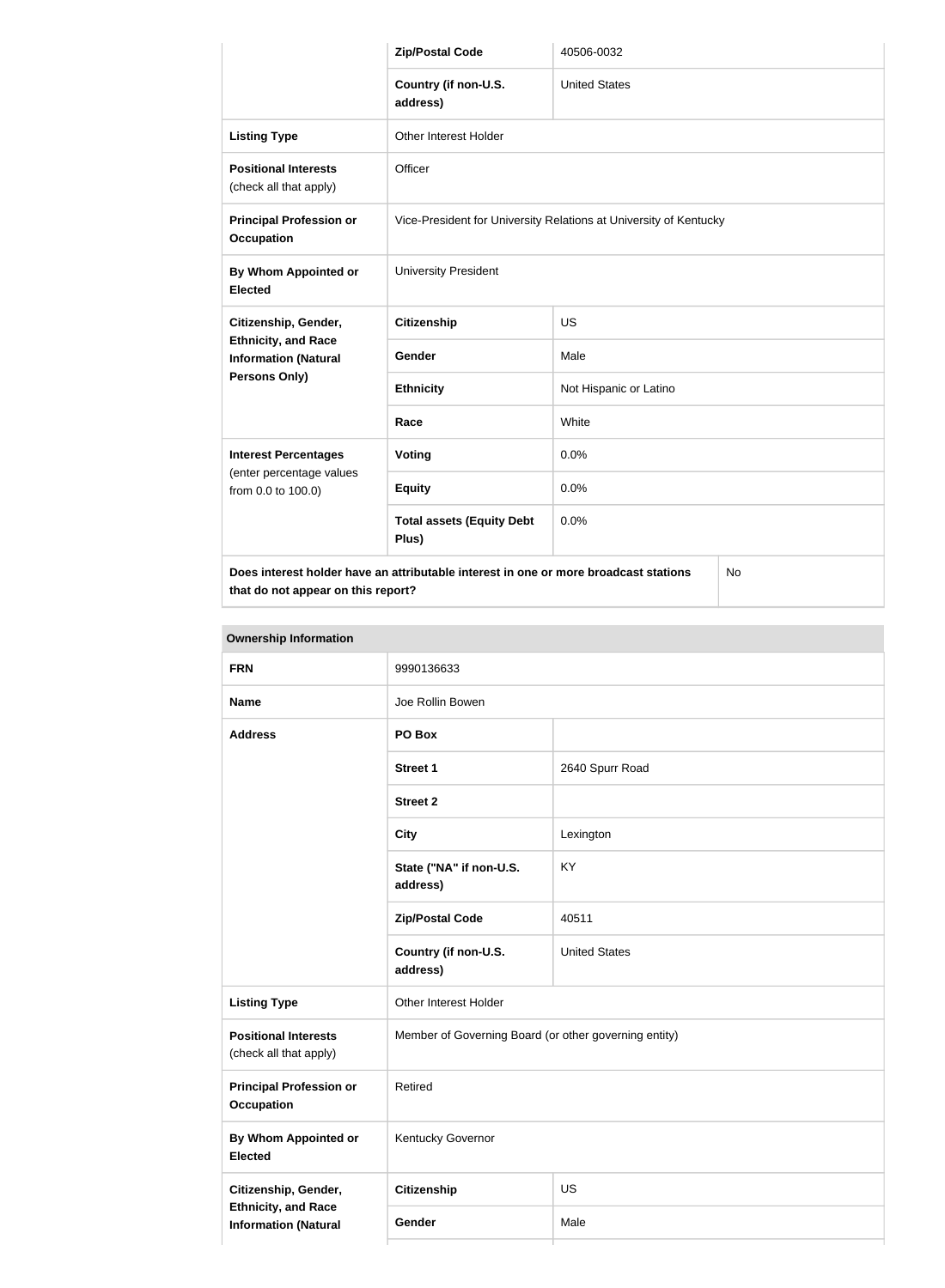| <b>Persons Only)</b>                                                                 | <b>Ethnicity</b>                          | Not Hispanic or Latino |    |
|--------------------------------------------------------------------------------------|-------------------------------------------|------------------------|----|
|                                                                                      | Race                                      | White                  |    |
| <b>Interest Percentages</b><br>(enter percentage values<br>from 0.0 to 100.0)        | Voting                                    | 5.0%                   |    |
|                                                                                      | <b>Equity</b>                             | $0.0\%$                |    |
|                                                                                      | <b>Total assets (Equity Debt</b><br>Plus) | $0.0\%$                |    |
| Does interest holder have an attributable interest in one or more broadcast stations |                                           |                        | No |

# **Ownership Information FRN** 9990136634 **Name** Cathy A. Black **Address PO Box Street 1** 2640 Spurr Road **Street 2 City City Lexington State ("NA" if non-U.S. address)** KY **Zip/Postal Code** 40511 **Country (if non-U.S. address)** United States **Listing Type City Communist Communist Communist Communist Communist Communist Communist Communist Communist Communist Communist Communist Communist Communist Communist Communist Communist Communist Communist Communist C Positional Interests** (check all that apply) Member of Governing Board (or other governing entity) **Principal Profession or Occupation** Sr. Television Producer, CBS News **By Whom Appointed or Elected** Kentucky Governor **Citizenship, Gender, Ethnicity, and Race Information (Natural Persons Only) Citizenship** US Gender **Female Ethnicity** Not Hispanic or Latino **Race** Black or African American **Interest Percentages** (enter percentage values from 0.0 to 100.0) **Voting** 5.0% **Equity** 0.0%

**Does interest holder have an attributable interest in one or more broadcast stations that do not appear on this report?**

**Total assets (Equity Debt** 

**Plus)**

No

**Ownership Information**

| <b>FRN</b>  | 9990136635              |  |  |
|-------------|-------------------------|--|--|
| <b>Name</b> | Anthony Charles Donahue |  |  |

0.0%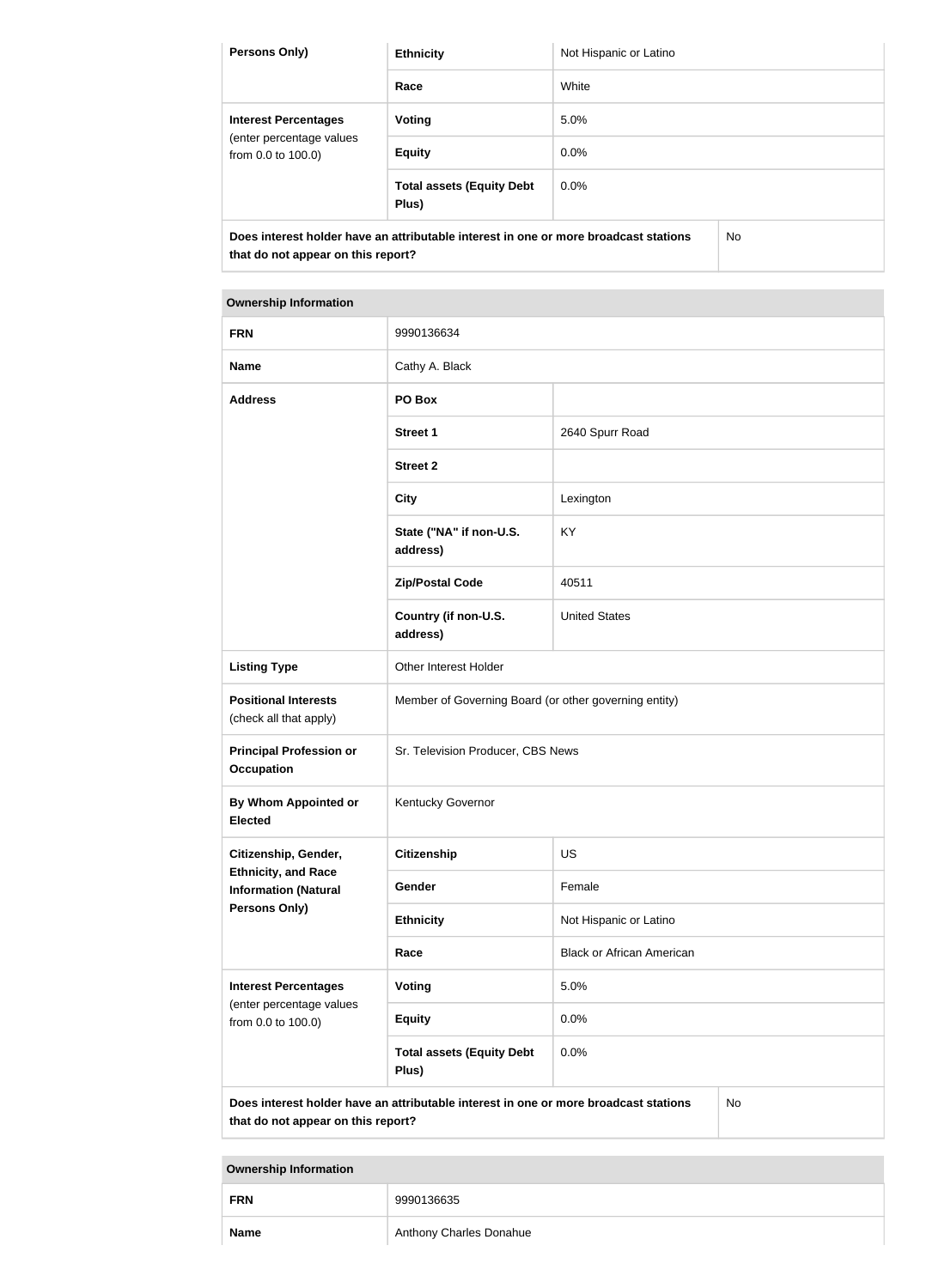| <b>Address</b>                                                                                                                   | PO Box                                                |                        |  |
|----------------------------------------------------------------------------------------------------------------------------------|-------------------------------------------------------|------------------------|--|
|                                                                                                                                  | <b>Street 1</b>                                       | 2640 Spurr Road        |  |
|                                                                                                                                  | <b>Street 2</b>                                       |                        |  |
|                                                                                                                                  | <b>City</b>                                           | Lexington              |  |
|                                                                                                                                  | State ("NA" if non-U.S.<br>address)                   | <b>KY</b>              |  |
|                                                                                                                                  | <b>Zip/Postal Code</b>                                | 40511                  |  |
|                                                                                                                                  | Country (if non-U.S.<br>address)                      | <b>United States</b>   |  |
| <b>Listing Type</b>                                                                                                              | Other Interest Holder                                 |                        |  |
| <b>Positional Interests</b><br>(check all that apply)                                                                            | Member of Governing Board (or other governing entity) |                        |  |
| <b>Principal Profession or</b><br><b>Occupation</b>                                                                              | Attorney                                              |                        |  |
| By Whom Appointed or<br><b>Elected</b>                                                                                           | Kentucky Governor                                     |                        |  |
| Citizenship, Gender,                                                                                                             | <b>Citizenship</b>                                    | <b>US</b>              |  |
| <b>Ethnicity, and Race</b><br><b>Information (Natural</b>                                                                        | Gender                                                | Male                   |  |
| Persons Only)                                                                                                                    | <b>Ethnicity</b>                                      | Not Hispanic or Latino |  |
|                                                                                                                                  | Race                                                  | White                  |  |
| <b>Interest Percentages</b><br>(enter percentage values                                                                          | Voting                                                | 5.0%                   |  |
| from 0.0 to 100.0)                                                                                                               | <b>Equity</b>                                         | 0.0%                   |  |
|                                                                                                                                  | <b>Total assets (Equity Debt</b><br>Plus)             | 0.0%                   |  |
| Does interest holder have an attributable interest in one or more broadcast stations<br>No<br>that do not appear on this report? |                                                       |                        |  |

| <b>FRN</b>          | 9990136636                          |                                                       |  |
|---------------------|-------------------------------------|-------------------------------------------------------|--|
| <b>Name</b>         | Kimberly S. McCann                  |                                                       |  |
| <b>Address</b>      | PO Box                              |                                                       |  |
|                     | Street 1                            | 2640 Spurr Road                                       |  |
|                     | <b>Street 2</b>                     |                                                       |  |
|                     | <b>City</b>                         | Lexington                                             |  |
|                     | State ("NA" if non-U.S.<br>address) | KY                                                    |  |
|                     | <b>Zip/Postal Code</b>              | 40511                                                 |  |
|                     | Country (if non-U.S.<br>address)    | <b>United States</b>                                  |  |
| <b>Listing Type</b> | Other Interest Holder               |                                                       |  |
|                     |                                     | Member of Governing Board (or other governing entity) |  |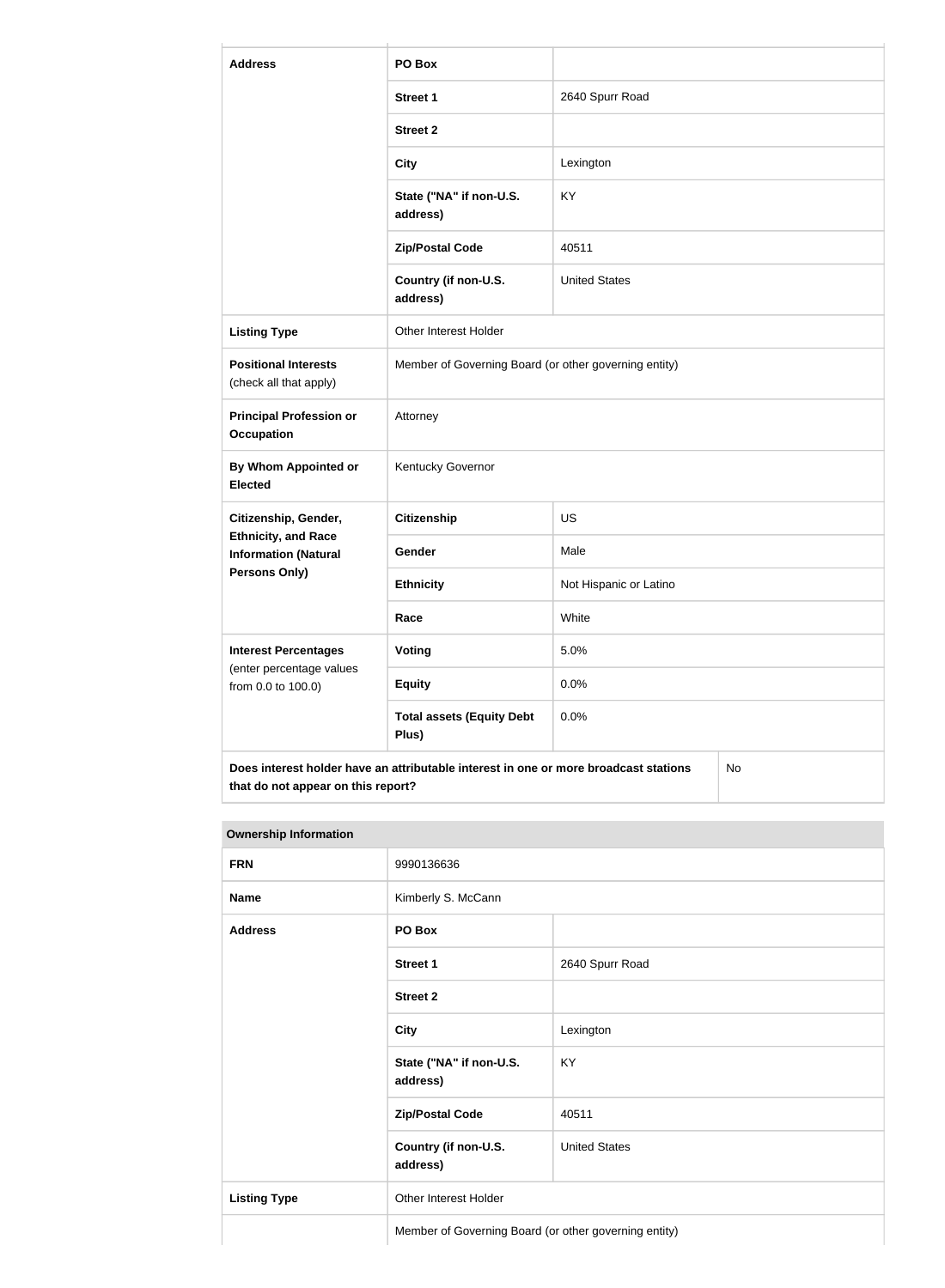| <b>Positional Interests</b><br>(check all that apply)                                              |                                                                                      |                        |    |
|----------------------------------------------------------------------------------------------------|--------------------------------------------------------------------------------------|------------------------|----|
| <b>Principal Profession or</b><br><b>Occupation</b>                                                | Attorney                                                                             |                        |    |
| By Whom Appointed or<br><b>Elected</b>                                                             | Kentucky Governor                                                                    |                        |    |
| Citizenship, Gender,<br><b>Ethnicity, and Race</b><br><b>Information (Natural</b><br>Persons Only) | <b>Citizenship</b>                                                                   | <b>US</b>              |    |
|                                                                                                    | Gender                                                                               | Female                 |    |
|                                                                                                    | <b>Ethnicity</b>                                                                     | Not Hispanic or Latino |    |
|                                                                                                    | Race                                                                                 | White                  |    |
| <b>Interest Percentages</b>                                                                        | <b>Voting</b>                                                                        | 5.0%                   |    |
| (enter percentage values<br>from 0.0 to 100.0)                                                     | <b>Equity</b>                                                                        | 0.0%                   |    |
|                                                                                                    | <b>Total assets (Equity Debt</b><br>Plus)                                            | 0.0%                   |    |
|                                                                                                    | Does interest holder have an attributable interest in one or more broadcast stations |                        | No |

**Does interest holder have an attributable interest in one or more broadcast stations that do not appear on this report?**

| <b>Ownership Information</b>                            |                                                       |                        |  |
|---------------------------------------------------------|-------------------------------------------------------|------------------------|--|
| <b>FRN</b>                                              | 9990136637                                            |                        |  |
| <b>Name</b>                                             | <b>Rachel Watts Webb</b>                              |                        |  |
| <b>Address</b>                                          | PO Box                                                |                        |  |
|                                                         | <b>Street 1</b>                                       | 2640 Spurr Road        |  |
|                                                         | <b>Street 2</b>                                       |                        |  |
|                                                         | <b>City</b>                                           | Lexington              |  |
|                                                         | State ("NA" if non-U.S.<br>address)                   | KY                     |  |
|                                                         | <b>Zip/Postal Code</b>                                | 40511                  |  |
|                                                         | Country (if non-U.S.<br>address)                      | <b>United States</b>   |  |
| <b>Listing Type</b>                                     | Other Interest Holder                                 |                        |  |
| <b>Positional Interests</b><br>(check all that apply)   | Member of Governing Board (or other governing entity) |                        |  |
| <b>Principal Profession or</b><br><b>Occupation</b>     | Real Estate Professional and Independent Consultant   |                        |  |
| <b>By Whom Appointed or</b><br><b>Elected</b>           | Kentucky Governor                                     |                        |  |
| Citizenship, Gender,<br><b>Ethnicity, and Race</b>      | <b>Citizenship</b>                                    | <b>US</b>              |  |
| <b>Information (Natural</b>                             | Gender                                                | Female                 |  |
| Persons Only)                                           | <b>Ethnicity</b>                                      | Not Hispanic or Latino |  |
|                                                         | Race                                                  | White                  |  |
| <b>Interest Percentages</b><br>(enter percentage values | <b>Voting</b>                                         | 5.0%                   |  |
|                                                         |                                                       |                        |  |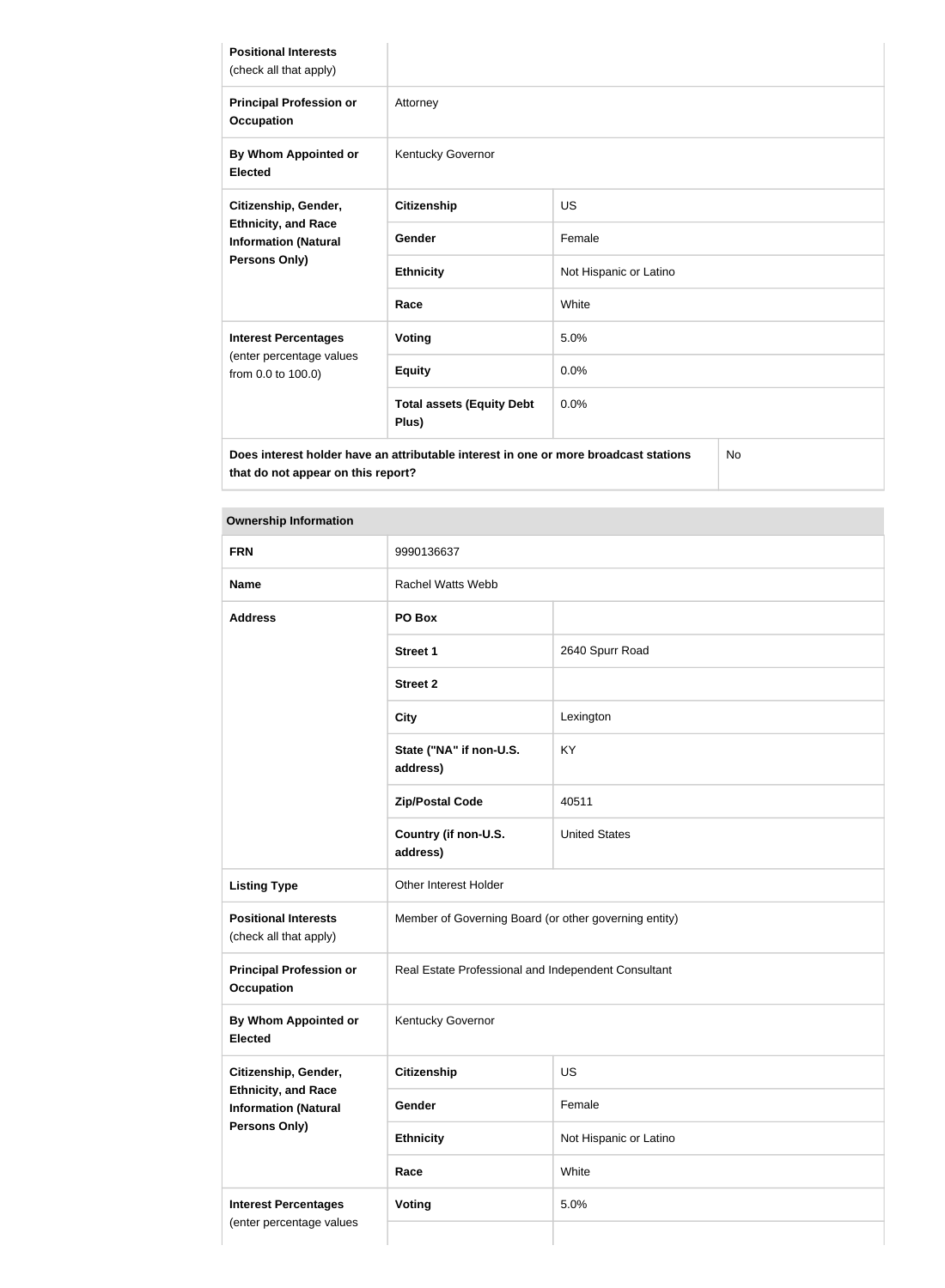| from 0.0 to 100.0)                                                                                                         | <b>Equity</b>                             | $0.0\%$ |     |
|----------------------------------------------------------------------------------------------------------------------------|-------------------------------------------|---------|-----|
|                                                                                                                            | <b>Total assets (Equity Debt</b><br>Plus) | $0.0\%$ |     |
| Does interest holder have an attributable interest in one or more broadcast stations<br>that do not appear on this report? |                                           |         | No. |

| <b>Ownership Information</b>                                                                                                            |                                                            |                        |  |  |
|-----------------------------------------------------------------------------------------------------------------------------------------|------------------------------------------------------------|------------------------|--|--|
| <b>FRN</b>                                                                                                                              | 9990136638                                                 |                        |  |  |
| <b>Name</b>                                                                                                                             | <b>Martin Hamilton</b>                                     |                        |  |  |
| <b>Address</b>                                                                                                                          | PO Box                                                     |                        |  |  |
|                                                                                                                                         | <b>Street 1</b>                                            | 2640 Spurr Road        |  |  |
|                                                                                                                                         | <b>Street 2</b>                                            |                        |  |  |
|                                                                                                                                         | <b>City</b>                                                | Lexington              |  |  |
|                                                                                                                                         | State ("NA" if non-U.S.<br>address)                        | KY                     |  |  |
|                                                                                                                                         | <b>Zip/Postal Code</b>                                     | 40511                  |  |  |
|                                                                                                                                         | Country (if non-U.S.<br>address)                           | <b>United States</b>   |  |  |
| <b>Listing Type</b>                                                                                                                     | Other Interest Holder                                      |                        |  |  |
| <b>Positional Interests</b><br>(check all that apply)                                                                                   | Member of Governing Board (or other governing entity)      |                        |  |  |
| <b>Principal Profession or</b><br><b>Occupation</b>                                                                                     | Student                                                    |                        |  |  |
| <b>By Whom Appointed or</b><br><b>Elected</b>                                                                                           | Elected by University student body as Student Board Member |                        |  |  |
| Citizenship, Gender,                                                                                                                    | <b>Citizenship</b>                                         | <b>US</b>              |  |  |
| <b>Ethnicity, and Race</b><br><b>Information (Natural</b>                                                                               | Gender                                                     | Male                   |  |  |
| Persons Only)                                                                                                                           | <b>Ethnicity</b>                                           | Not Hispanic or Latino |  |  |
|                                                                                                                                         | Race                                                       | White                  |  |  |
| <b>Interest Percentages</b><br>(enter percentage values                                                                                 | Voting                                                     | 5.0%                   |  |  |
| from 0.0 to 100.0)                                                                                                                      | <b>Equity</b>                                              | 0.0%                   |  |  |
|                                                                                                                                         | <b>Total assets (Equity Debt</b><br>Plus)                  | 0.0%                   |  |  |
| Does interest holder have an attributable interest in one or more broadcast stations<br><b>No</b><br>that do not appear on this report? |                                                            |                        |  |  |

| (b) Respondent certifies that any interests, including equity, financial, or voting | Yes |
|-------------------------------------------------------------------------------------|-----|
| interests, not reported in this filing are non-attributable.                        |     |
| If "No," submit as an exhibit an explanation.                                       |     |

**(c) Is Respondent seeking an attribution exemption for any officer or director with duties wholly unrelated to the Licensee(s)?**